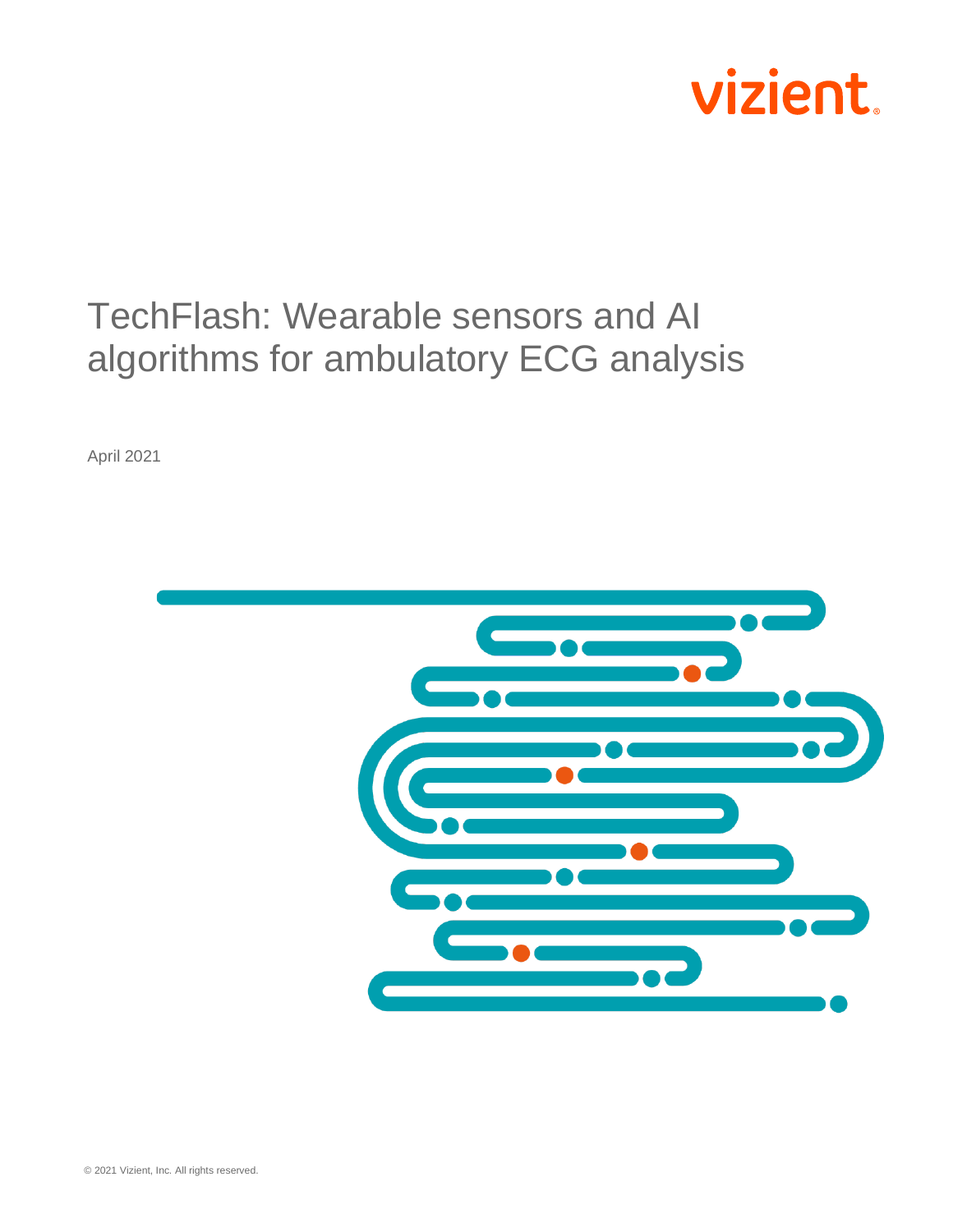

# Table of contents

This report comprises a review of abstracts identified through a search of the recent biomedical literature and does not constitute a comprehensive analysis. The report focus is on clinical evidence and outcomes.

For more information, contact Joe Cummings, PhD, at<br>joe.cummings@vizientinc.com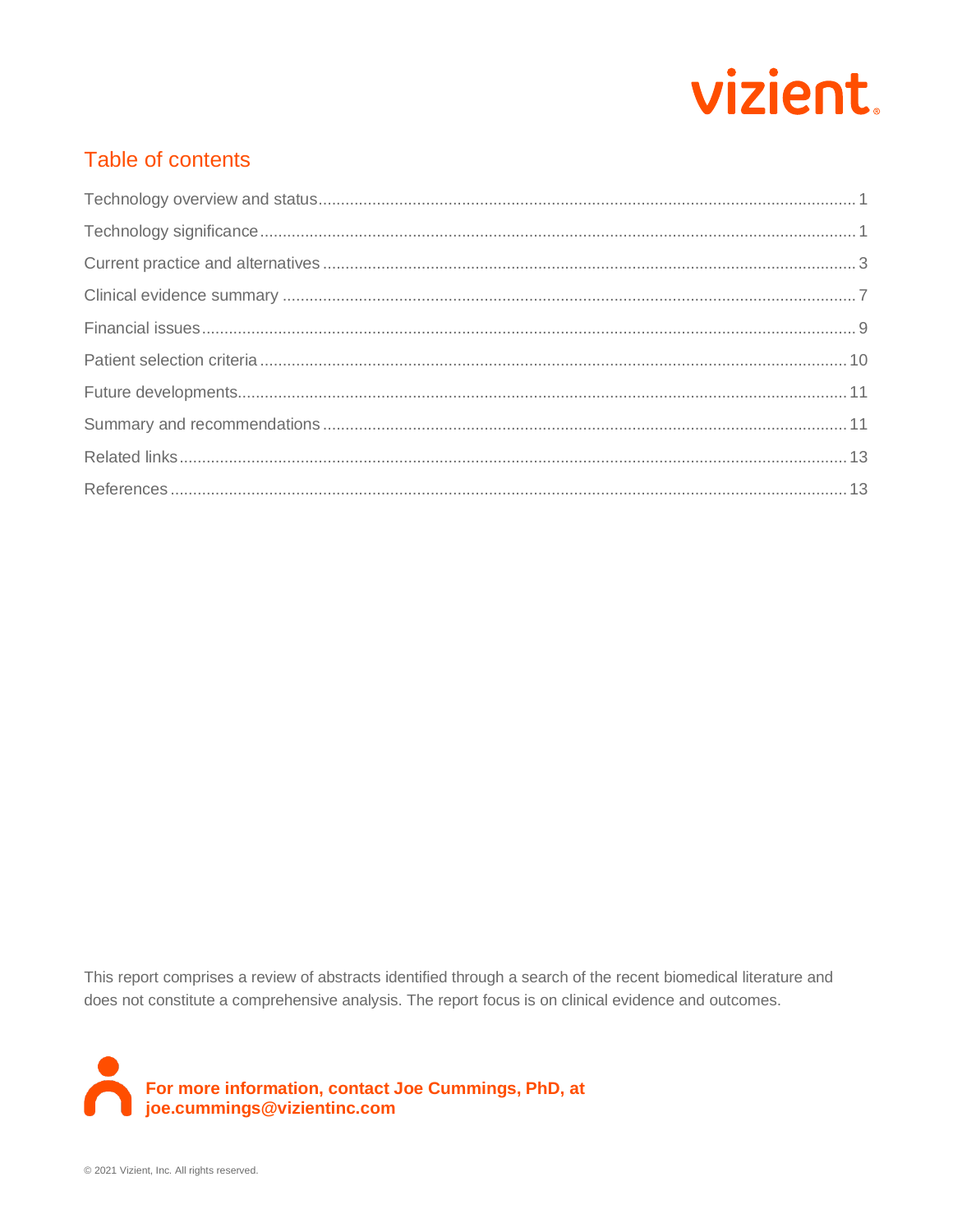### Technology overview and status

Artificial intelligence (AI) and wearable sensors are two rapidly emerging healthcare technologies poised to transform cardiology care. In combination, these technologies can capture a high-quality electrocardiogram (ECG) and automatically interpret the signal with cardiologist-level accuracy.1-3 Many different arrhythmias, like atrial fibrillation (AF), may be detectable and their diagnosis could have important therapeutic implications and improve patient outcomes.

There are a large number of emerging technologies for ambulatory arrhythmia detection.<sup>4</sup> These ECG remote monitoring (RM) technologies can acquire, store, transmit (intermittent or continuous) and/or facilitate analysis of arrhythmias. There are many different ways, however, to accomplish these tasks. Those processes and technologies that are the most accurate, reliable and user-friendly may be critical for at-home adherence to data collection, long-term patient satisfaction and ultimately better patient outcomes.

Mobile ECG sensors have been incorporated into handheld devices (AliveCor [Kardia\)](https://clinicians.alivecor.com/), patches (iRhythm [Zio\)](https://www.irhythmtech.com/), smartwatches (Apple [Watch\)](https://www.apple.com/healthcare/apple-watch/), fitness bands (Fitbit [Sense\)](https://www.fitbit.com/global/us/technology/ecg), necklaces (toSense [CoVa\)](https://www.tosense.com/), rings, clothing and other wearable forms. Some important considerations for device selection may include electrode type and configuration, power consumption, battery life, memory capacity, signal processing electronics and wireless communication capability.<sup>4, 5</sup> Most mobile RM devices use a single lead ECG configuration for ease-of-use, but configurations with six or more leads (e.g., AliveCor [KardiaMobile 6L\)](https://store.alivecor.com/products/kardiamobile6l) are also available.

The communication and information technology associated with ECG remote monitoring is currently undergoing rapid evolution in parallel with the rapid advances overall in digital technology, electronic miniaturization, microprocessor chip design, mobile smart devices, high speed networks (e.g., 5G) and other wireless technologies (e.g., Bluetooth). In particular, there is a rapidly growing trend for devices that utilize mobile smartphone technologies for data capture, storage and transfer.<sup>6-8</sup> Mobile phone-enabled technologies, also known as mHealth technologies, include numerous currently available apps and associated sensors for pulse and arrhythmia detection.<sup>9</sup>

Remote monitoring of physiologic parameters can result in overwhelming amounts of patient data that must be interpreted in a timely manner.<sup>10</sup> AI-based algorithms are quickly becoming the standard method for ECG analysis. These AI programs can be standalone device-agnostic software (Cardiologs [ECG analysis\)](https://cardiologs.com/) or integrated software intended for use with specific sensors and technology. Due to high computing power

demands, complex AI algorithms often require specialized hardware at a centralized location working on batched ECG data uploaded to cloud storage.

Machine learning (ML), neural networks and deep learning (DL) are special subsets of AI and are some of the most powerful types of AI for ECG analysis.<sup>11, 12</sup> (See Figure 1) Notably, ML is fundamentally different from conventional computer programs in that it doesn't require explicit programming instructions, like a specific threshold for an ECG interval; rather, the machine "learns" what features of the ECG signal are important for diagnosis, usually by being trained on a large annotated data set in a process called supervised learning. The relationship between AI terminology.



Machine learning/deep learning are specific types of AI.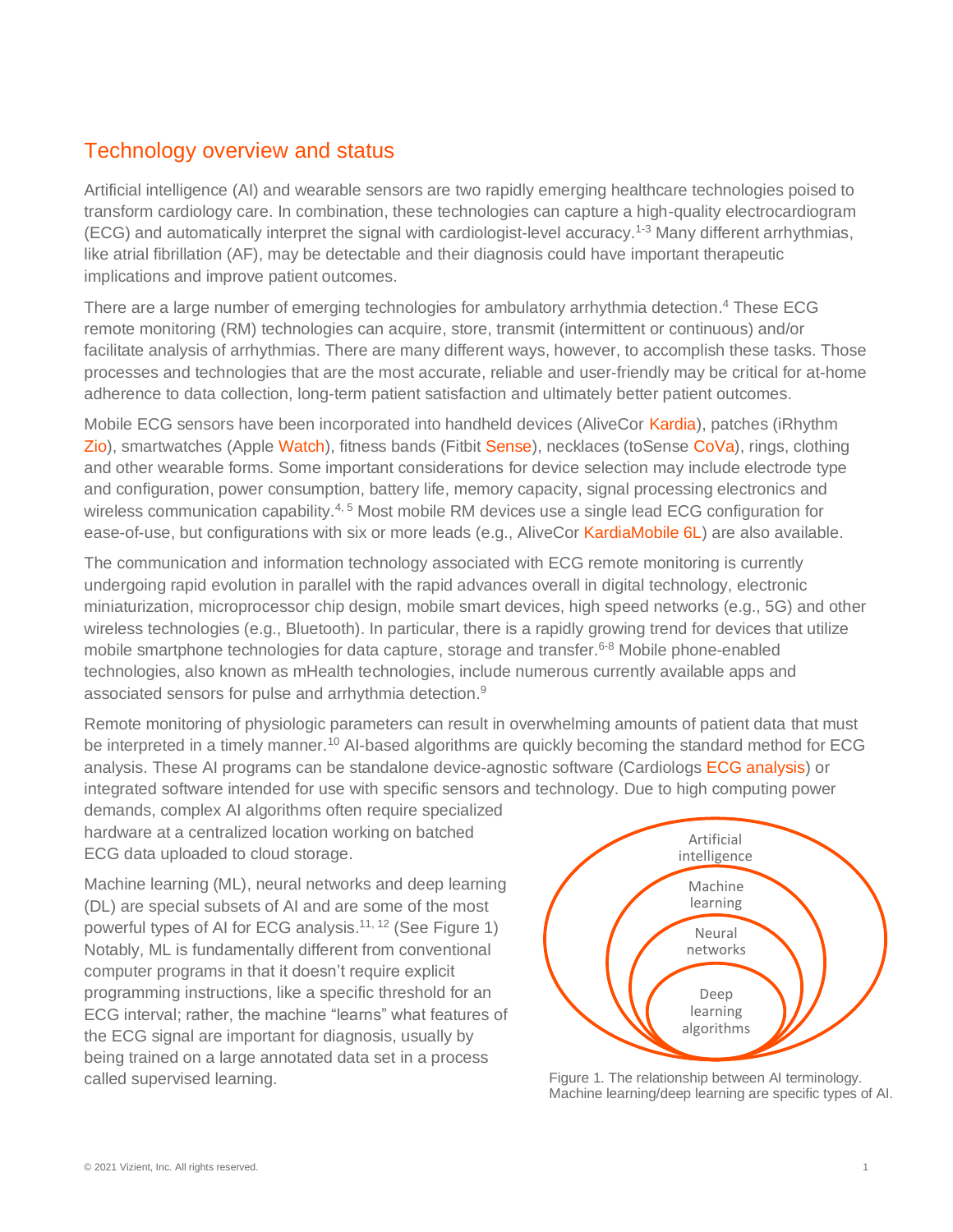ML/DL algorithms for ECG analysis have some inherent strengths and weaknesses.<sup>13</sup> For example, the accuracy and effectiveness of ML can continue to improve over time as it is exposed to more data through supervised learning. Currently available annotated ECG data sets used for algorithm training may include hundreds of thousands of patients and associated ECGs. On the other hand, a noted weakness of deep learning algorithms is that the hidden layers of the programming model may involve complex and non-linear relationships; thus acting like a black box obscuring the ability to explain how the AI algorithm reached its conclusion.

Whenever AI is used in a clinical care pathway, it becomes a de facto medical technology; therefore, it should be subject to the same evaluation standards used for other types of medical devices. Both the AI analysis platforms and sensors should have the relevant Food and Drug Administration (FDA) clearance to ensure they meet safety, accuracy and quality standards. Many mobile ECG devices and AI-based ECG algorithms have already received FDA marketing clearance and many more are in the pipeline.<sup>14</sup> Specific product labeling may be critical to understand the validated patient criteria (e.g., whether the subject has a previous diagnosis of AF) or device criteria (e.g., accurate only for heart rates > 50 bpm but <150 bpm).<sup>9</sup>

Due to rapid developments in mHealth and AI technologies, the FDA process for approving these devices is still evolving. The current FDA approach to AI is risk-based, with more requirements for technologies that are used with limited clinician oversight and/or for medical purposes and fewer requirements for technologies that simply streamline workflow or are used for fitness tracking.<sup>15</sup> Current FDA approaches are also based on a balance between ensuring technology safety without suppressing innovation.16, 17 Some FDA regulations/guidance that may apply include those for software as a medical device [\(SAMD\)](https://www.fda.gov/medical-devices/digital-health-center-excellence/software-medical-device-samd), AI/ML in [software](https://www.fda.gov/medical-devices/software-medical-device-samd/artificial-intelligence-and-machine-learning-software-medical-device) and mobile medical applications [\(MMA\)](https://www.fda.gov/medical-devices/digital-health-center-excellence/device-software-functions-including-mobile-medical-applications).

A regulatory issue arises from the capability for AI applications to continue to learn, hence change their accuracy and diagnostic power, following initial clearance. Continued learning is presumably good, but instances where AI develops biases over time due to limitations in the learning data set are also possible.<sup>18</sup> So far, AI learning tends to be locked after approval, with enhancements due to new learning requiring a new approval process.

## Technology significance

The ECG is one of the most common tests used in cardiology. Its main purpose is to diagnose abnormal heart rhythms associated with primary heart disease or other diseases with secondary effects on the heart rate and rhythm. Due to its widespread use, any emerging technology involved in ECG monitoring is potentially very high impact.

AF is one of the most common cardiac arrhythmias detected by ECG and it is a significant source of patient morbidity, mortality and utilization of healthcare resources in the US.<sup>19-23</sup> For example, the presence of AF is well known to increase the risk of ischemic stroke by ~2x to 5x. AF is further estimated to affect ~3 to 6 million Americans with a prevalence that increases steadily with age (~0.1% for <55 years to ~9.0% for >80 years) and is therefore increasing with the demographic aging of the population. Overall, AF may be the cause of about 3% to 4% of emergency department (ED) visits, result in more than 500,000 hospitalizations, contribute to >100,000 deaths and cost the US healthcare system more than \$26 billion annually.<sup>24, 25</sup>

Unfortunately, AF may go undiagnosed in many patients until it causes a cryptogenic stroke.<sup>26, 27</sup> Early diagnosis, however, could lead to anticoagulation therapy that reduces the risk of stroke. Current strategies for AF detection may rely on short periods of ECG monitoring in the hospital/doctor's office or ambulatory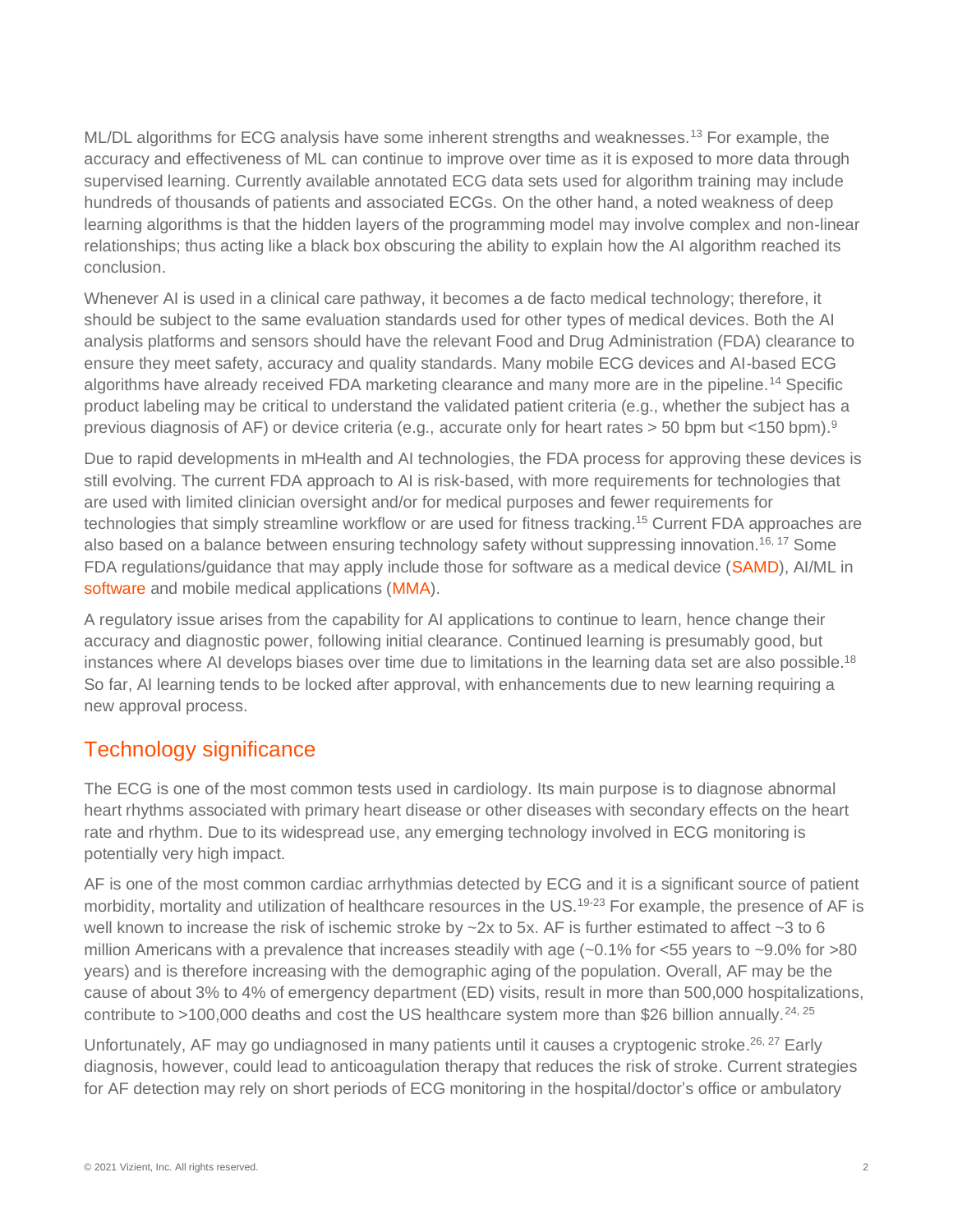Holter monitoring for a few days. But due to its often paroxysmal and asymptomatic presentation, these methods may miss the presence of AF in many cases. Options for longer term monitoring may be expected to yield more diagnoses of AF and better describe the overall AF burden. Other barriers to implementation of conventional techniques include patient discomfort due to device wear, inconvenience and impedance of daily activities.

Small, wearable devices may provide a convenient, available option for ECG sensors that reduce discomfort and improve compliance, wear duration and patient satisfaction. Further, these devices may capture more relevant cardiac events not occurring during conventional short-term monitoring sessions. AI-enabled ECG algorithms can also provide caregivers the capability to rapidly sift through the large amounts of data provided by remote monitoring and triage important findings for clinician overread. When successful, the combination of wearables and AI analysis have the potential to transform cardiology care by enabling personalized medicine based on better monitoring of unique patient parameters.<sup>13</sup>

Disadvantages of wearable ECG sensors may include variable signal quality, a limited number of closely spaced electrodes and issues with the accuracy of AI analysis. Due to the latter, human oversight is still necessary. In addition, the presence of AI analysis can bias human overreading of some events and bias can also be introduced from the training data set itself. Similar to other emerging innovative technologies, lack of clinical experience with the technology may require extra validation steps and further clinical evidence development is needed.

#### Current practice and alternatives

Cardiac arrhythmias may comprise any slow, fast, irregular or abnormal rhythms. For example, ambulatory ECG analysis may identify normal sinus rhythm, bradycardia, tachycardia, AF, premature ventricular contractions (PVCs), supraventricular ectopy (SVE), atrioventricular block (AV block), wide QRS and signs of myocardial infarction or ischemia. The clinical significance of the various arrhythmias may range from benign to life-threatening and may be asymptomatic or associated with symptoms like fatigue, syncope, dizziness, palpitations and angina.

Some options for ambulatory ECG monitoring include Holter monitors, external loop recorders and internal loop recorders. (See Table 1) Holter monitors vary by manufacturer but typically include multiple adhesive wired electrodes (1 to 12 leads) connected to a small recorder device providing continuous data collection. Holter monitor wear time is typically 24 to 48 hours, but may be expanded in some cases. At the end of the monitoring period, the recorder is collected for data analysis. Some Holter monitors are not waterproof so the patient may not bathe during monitoring or the device must be removed for showering. The multiple connected wires are also considered uncomfortable by some patients and can frequently become detached.

Loop recorders collect a short period of ECG data before and after the device is activated by the patient due to symptoms or the device may be auto-triggered by pre-programmed parameter thresholds. These devices may be external (typically with one or two leads) or implanted subcutaneously (single-lead) as a completely internal cardiac monitor with transcutaneous activation and/or interrogation (e.g., Medtronic [Linq,](https://www.medtronic.com/us-en/healthcare-professionals/products/cardiac-rhythm/cardiac-monitors/reveal-linq-icm.html) Boston Scientific [Lux-Dx,](https://www.bostonscientific.com/en-US/medical-specialties/electrophysiology/icm-lux-dx.html?gclid=EAIaIQobChMInOTb3NLp7wIVNCqzAB34vQVtEAAYASAAEgLCuPD_BwE) Abbott [Confirm Rx,](https://www.cardiovascular.abbott/us/en/hcp/products/cardiac-rhythm-management/insertable-cardiac-monitors/confirm-rx/about.html) Biotronik [BioMonitor\)](https://www.biotronik.com/en-gb/products/arrythmia-monitoring/biomonitor-2).

External loop recorders may be used for intermediate durations ranging from a few weeks to a few months and internal loop recorders may be used for longer periods for months or even years. Longer wear periods for external devices may require battery recharging and electrode replacement. Alternatively, some external devices may use non-adhesive dry electrodes on a chest strap or belt. Internal devices are the most costly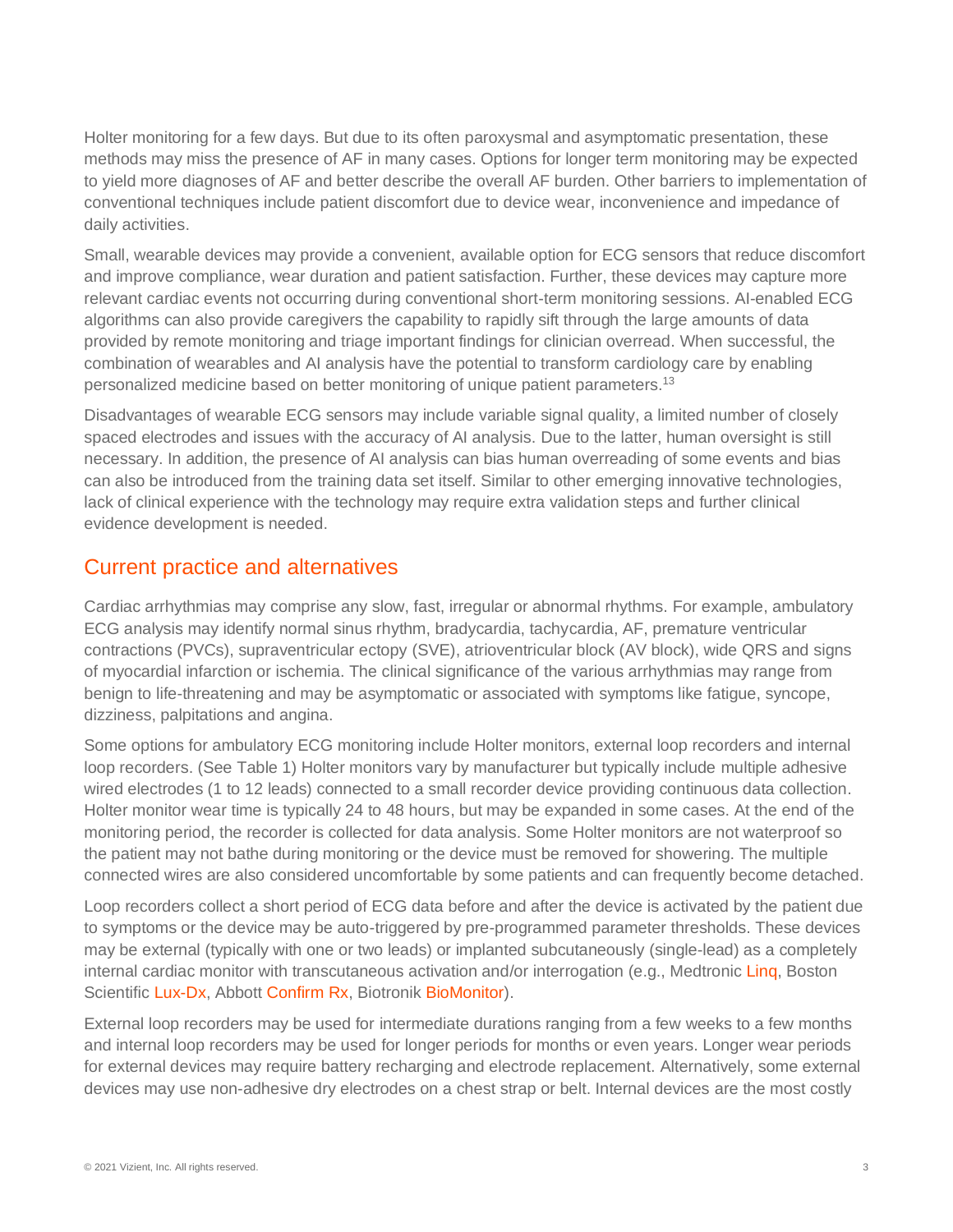and invasive, but may be useful for non-compliant patients and can readily collect data during sleep and other asymptomatic events.

As noted, arrhythmia/symptom frequency is one of the important considerations for device selection. For example, short-term Holter monitoring may be appropriate for initial monitoring with longer term monitoring options considered for infrequent events or when other options are unsuccessful for diagnosis.<sup>5</sup> Cost, invasiveness, patient comfort and compliance may be other deciding factors.

mHealth options for external ECG event recording are rapidly emerging.<sup>5</sup> These typically involve userinitiated collection of a short ECG segment after a symptom is detected or on a periodic schedule (e.g., once daily). These devices mostly use single-lead non-adhesive, re-useable electrodes on a handheld, smartwatch, fitness band or other wearable form. Data is uploaded to a smart phone for display, storage and analysis. These devices have the advantage of convenience, availability and comfort. Some simple types of arrhythmia analyses, like AF detection, may be done in real-time. Disadvantages include the need for patient recognition of an event, lack of continuous data and single lead configuration.

[AliveCor](https://clinicians.alivecor.com/) KardiaMobile is an example of a handheld smartphone-enabled ECG event recorder. (See Figure 2) The fingers on opposite hands are placed on the electrode pads for a single lead recording and a six lead recording can also be made with an optional electrode on the back of the device placed against the skin of the left leg. AliveCor has received FDA 510(k) [clearances](https://www.accessdata.fda.gov/scripts/cdrh/cfdocs/cfpmn/pmn.cfm?start_search=1&Center=&Panel=&ProductCode=&KNumber=&Applicant=alivecor&DeviceName=&Type=&ThirdPartyReviewed=&ClinicalTrials=&Decision=&DecisionDateFrom=&DecisionDateTo=04%2F01%2F2021&IVDProducts=&Redact510K=&CombinationProducts=&ZNumber=&PAGENUM=25) for the monitoring devices, apps, workstation and an AI analysis algorithm [\(KardiaAI\)](https://www.alivecor.com/press/press_release/fda-clears-first-of-its-kind-algorithm-suite-for-personal-ecg/). The latter is capable of reporting some parameters in real time and is cleared to detect AF, bradycardia, tachycardia, normal sinus rhythm and sinus rhythm with SVE, PVCs or wide QRS. Capability to detect elevated blood potassium levels (Kardia-K) using the AI platform is also in development and this app has received FDA breakthrough device designation to facilitate FDA clearance.

Figure 2. KardiaMobile ECG. AliveCor, Inc.

Other similar handheld devices with finger electrodes, like AliveCor, are available for ECG recording.<sup>4</sup> Some examples include HeartCheck [Palm,](https://www.theheartcheck.com/index.html) HeartCheck [CardiBeat,](https://www.theheartcheck.com/index.html) Cardiac Designs [ECG Check,](https://www.cardiacdesigns.com/) Lohman [AfibAlert,](https://www.lohmantech.com/) Dimetek [Dicare](http://www.dimetekus.com/Portable-ECG_c540) and HeartCheck [Bodimetrics.](https://theheartcheck.myshopify.com/products/bodimetrics-performance-monitor) These may vary in configuration and analysis capabilities. Some are intended to simply capture the ECG, store it and transfer it to a clinician. Other devices include built-in monitor and electronics, so they do not require a smartphone.

Smartwatches may also be used as intermittent ECG event recorders and they are rapidly growing in availability. These typically collect a single lead ECG using electrodes on the back of the watch in contact with the wrist and a finger on the opposite arm touched to the watch crown electrode. The Apple Watch [Series 4,](https://support.apple.com/en-us/HT208955) 5 and 6 have an FDA [cleared](https://www.accessdata.fda.gov/cdrh_docs/reviews/DEN180044.pdf) ECG app that can capture a 30-second ECG segment and analyze it for normal rhythm and AF using a smartphone. ECG readings may be user-initiated in response to symptoms. Alternately, [notifications](https://support.apple.com/en-us/HT208931) may be automatically sent suggesting a possible irregular rhythm based on low or high pulse rate that doesn't agree with measured activity levels.

Similarly, the Samsung [Galaxy Watch3](https://news.samsung.com/global/fda-cleared-electrocardiogram-monitor-app-is-available-in-the-us-starting-today-on-galaxy-watch3-and-galaxy-watch-active2) and Galaxy Watch Active2 have an FD[A cleared](https://www.accessdata.fda.gov/cdrh_docs/pdf20/K201168.pdf) ECG monitoring capability that includes screening for AF and Fitbit [sense](https://www.fitbit.com/global/us/products/smartwatches/sense) is another smartwatch type device with FDA [clearance](https://www.accessdata.fda.gov/cdrh_docs/pdf20/K200948.pdf) for AF detection. Smartwatches often combine ECG data with monitoring of other physiologic parameters and have simplified data storage and transmission capabilities using built in communication technologies and apps.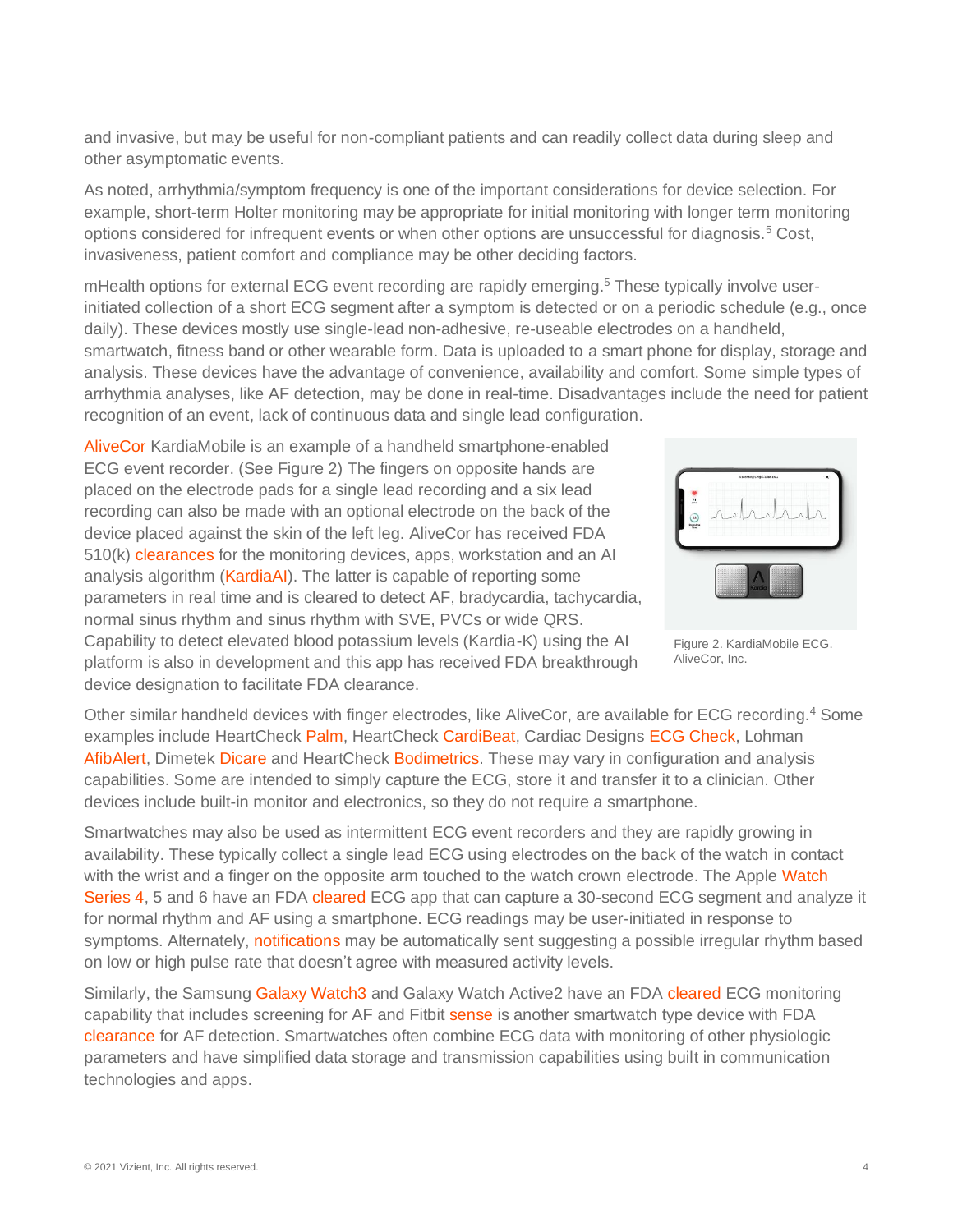Patch-based sensors have multiple applications in arrhythmia detection and their use is also growing rapidly. Patch sensors are typically single lead and adhesively placed on the chest. Events and symptoms can be marked by pressing the top of the device. For example, the iRhythm Zio patch [monitors](https://www.irhythmtech.com/providers/zio-service/zio-monitors) (models XT and AT) can be used for continuous ECG collection for up to 14 days. (see Figure 3) The device is waterproof and is worn continuously during exercise, sleep and showering. The more recent Zio AT is intended for mobile cardiac telemetry (MCT) of higher risk patients and includes smartphone

connectivity with daily data upload, analysis and alerts. Zio XT is intended as a longer-term alternative to Holter monitoring (14 days vs. 2 days) with collection of the device and analysis of the data at the end of the monitoring period. Preliminary ECG data analysis is performed using an FDA [cleared](https://www.accessdata.fda.gov/scripts/cdrh/cfdocs/cfpmn/pmn.cfm?start_search=1&Center=&Panel=&ProductCode=&KNumber=&Applicant=irhythm&DeviceName=&Type=&ThirdPartyReviewed=&ClinicalTrials=&Decision=&DecisionDateFrom=&DecisionDateTo=04%2F02%2F2021&IVDProducts=&Redact510K=&CombinationProducts=&ZNumber=&PAGENUM=25) deep learning algorithm and a final report is further validated with human overread by certified clinicians.

Preventice Solutions (recently [purchased](https://news.bostonscientific.com/2021-01-21-Boston-Scientific-Announces-Agreement-To-Acquire-Preventice-Solutions-Inc) by Boston Scientific) also has a line of ECG monitors, called [BodyGuardian,](https://www.preventicesolutions.com/healthcare-professionals/) that includes waterproof devices, patches and single or multiple electrode configurations with

reported battery life up to 16 days. The ECG devices are connected to a cloudbased, EHR-integrated central monitoring platform. A proprietary deep learning algorithm [\(BeatLogic\)](https://www.preventicesolutions.com/healthcare-professionals/ai) is used for ECG data analysis.

Similarly, Bardy Diagnostics [Carnation Ambulatory Monitor](https://www.bardydx.com/solutions/cam/) (CAM) is a patch-based device placed along the central sternum for enhanced p-wave detection. (See Figure 4) Biotelemetry (recently [purchased](https://www.philips.com/a-w/about/news/archive/standard/news/press/2021/20210209-philips-completes-the-acquisition-of-biotelemetry-inc.html) by Philips) also has patch-based [devices](https://www.gobio.com/heart-monitoring/) (MCOT and ePatch) for mobile cardiac telemetry and longer term cardiac monitoring.

VitalConnect [VitalPatch RTM](https://vitalconnect.com/cardiac-monitoring/) is another chest patch single lead ECG sensor intended for patients requiring longer term Holter monitoring. It is based off their previous device for remote vital signs monitoring and includes other parameters, like heart rate variability, respiratory rate and activity levels. Data is uploaded to cloud-based storage; thus, the device does not need to be shipped back for data analysis. The latter is reportedly facilitated by use of third-party AI analysis software [\(Cardiologs\)](https://cardiologs.com/) and clinician overread. Data can be viewed in near real-time and an annotated interim report can be provided after 5 days of monitoring.

The third-party software from Cardiologs is an FDA [cleared](https://www.accessdata.fda.gov/cdrh_docs/pdf17/K170568.pdf) AI-based software analysis platform that can detect 14 different arrhythmias from a broad array of monitoring devices as long as the data is in a compatible format. Shenzhen Carewell Electronics also has an FDA [cleared](https://www.accessdata.fda.gov/cdrh_docs/pdf20/K200036.pdf) AI-based ECG software analysis platform. Mayo clinic also has an AI software platform for ECG analysis in development.<sup>15</sup>

Non-ECG photoplethysmography (PPG)-based methods using wearable sensors, especially mHealth technologies, have also been developed for AF detection.<sup>28-30</sup> PPG is a technique using optical light-based methods to determine volume changes in the underlying microvasculature that occurs during the heartbeat. This technique is commonly used for measuring oxygen saturation (SpO2), but the PPG waveform can also be related to cardiac activity. For example, AF may be associated with varying pulse morphologies and pulse-to-pulse intervals. Deep learning based algorithms are expected to play a critical role in waveform analysis using these technologies.<sup>29</sup> [FibriCheck](https://www.fibricheck.com/) is an example of one of the first FDA [cleared](https://www.accessdata.fda.gov/cdrh_docs/pdf17/K173872.pdf) PPG-based smartphone apps for AF detection. It utilizes the flash and camera for PPG waveform capture, so external sensors are not required. Another PPG-based technique uses the video camera to visualize subtle changes in skin coloration associated with changes in hemoglobin during the pulse cycle to create a PPG waveform.

Figure 3. Zio patch. iRhythm Technologies, Inc.





Figure 4. CAM patch. Bardy Diagnostics, Inc.

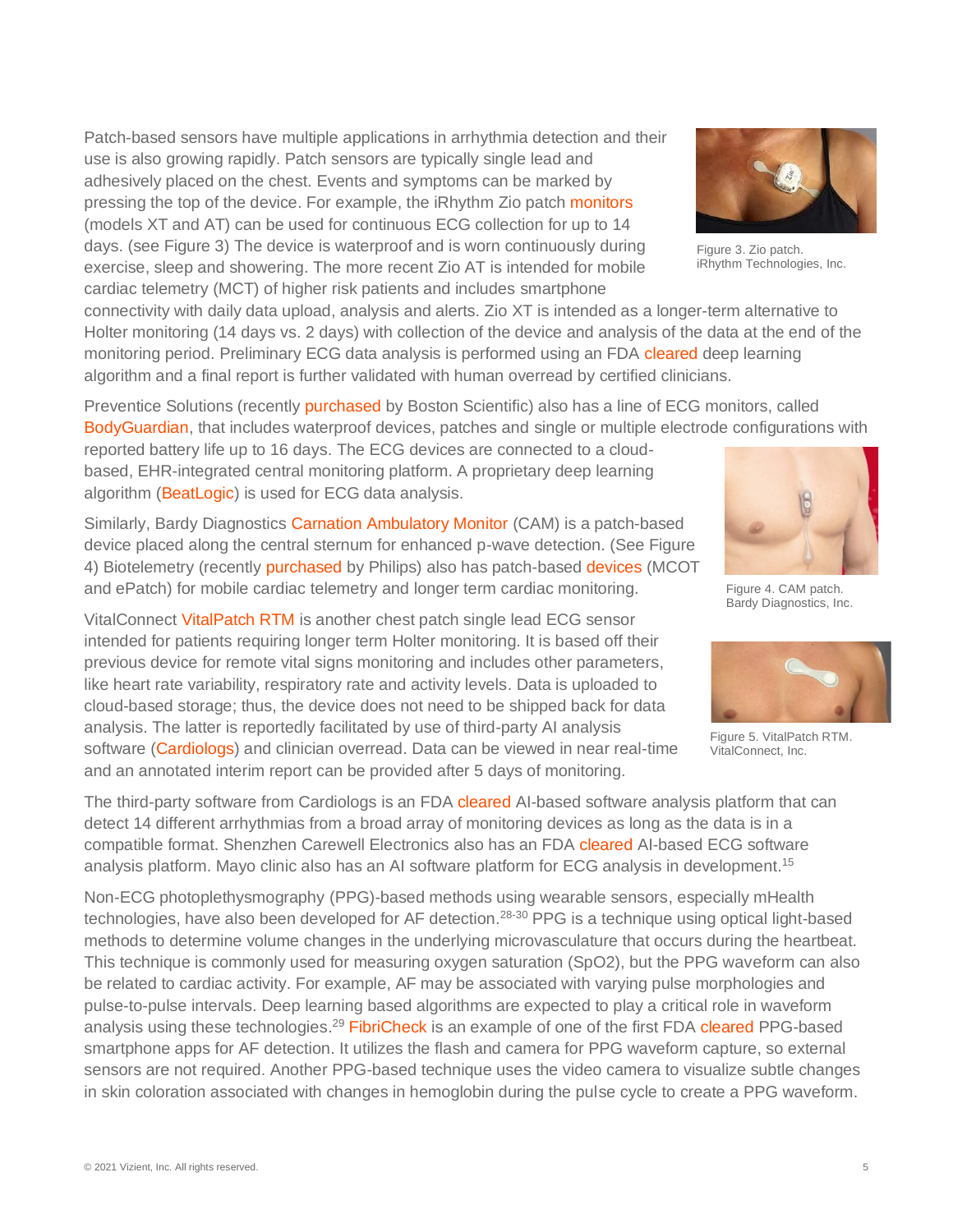#### **Table 1. Types of Ambulatory ECG monitors.**

| <b>Technology</b>      | <b>Advantages and Disadvantages</b>                                                                                                                                                                                                                                                                                                                                                                                                                                                                                            |
|------------------------|--------------------------------------------------------------------------------------------------------------------------------------------------------------------------------------------------------------------------------------------------------------------------------------------------------------------------------------------------------------------------------------------------------------------------------------------------------------------------------------------------------------------------------|
| Holter monitor         | Inexpensive, widely available, good familiarity<br>Multiple leads (up to 12 leads) similar to hospital-based ECG<br>Typically short-term < 48 hours monitoring, best for frequent symptoms<br>No real time analysis, device must be returned for data download and analysis<br>Patient may not consistently record events and symptoms<br>Electrodes and wires may cause discomfort, dissatisfaction<br>May be taken off or fall off, patient reattachment difficulties                                                        |
| External loop recorder | Longer term recording up to a few months, may capture more infrequent events<br>Captures only a short segment of ECG signal, manually or automatically activated<br>Can capture short segments of ECG data from before event is registered<br>Capability for wireless interim data download, analysis and alerts<br>Non-invasive, small number of leads, electrodes may need to be reapplied over time<br>Requires high degree of patient compliance and device interaction<br>Requires specialized cardiac program management |
| Internal loop recorder | Longest monitoring option up to years, may better capture infrequent events<br>Invasive implantation, but stable thereafter with no external wires/electrodes<br>Most expensive upfront costs, requires periodic appointments for management<br>Single lead configuration<br>Capability for both automatic and patient-initiated event marking<br>Requires specialized cardiac program management                                                                                                                              |
| mHealth event recorder | Records only short ECG segment after an event is detected<br>Utilizes widely available smartphone technology and apps<br>Multiple different wearable forms, including smartwatches and handhelds<br>Good patient acceptance and satisfaction if tech savvy<br>Real time alerts from Al-based programs for some arrhythmias<br>Mostly single-lead configurations, lack of continuous data<br>Electrodes are non-adhesive, improved patient comfort<br>Diagnosis often requires confirmation with more advanced ECG methods      |
| Patch monitors         | Intermediate recording duration of a few weeks, continuous data<br>Holter monitor like operation/management, but for longer duration<br>Waterproof, requires little interaction after application, good patient acceptance<br>May or may not require device return for data analysis<br>Capability for wireless data download, interim reporting and alerts<br>Al programs run on cloud-based data and specialized hardware<br>Adhesive, single-lead configuration                                                             |
|                        | Mobile cardiac telemetry Short-term continuous remote data collection, good for high risk patients<br>Data sent for analysis on a planned schedule, improves alarm capability<br>Single or multiple (e.g. 3-lead) lead configurations possible<br>AI can be used to improve event detection                                                                                                                                                                                                                                    |
| Standalone AI platform | Cloud-based data analysis may be device agnostic<br>Al programs run on specialized hardware may be more powerful, accurate<br>Ability to detect more types of arrhythmia, facilitates workflow for clinician overread                                                                                                                                                                                                                                                                                                          |
| PPG methods            | Widely available, used mostly by low demand users<br>Can be used with smartphone apps with no sensors required<br>More advanced PPG sensors in smartwatches and fitness bands for pulse detection<br>Indirect methods of waveform analysis may introduce false positives, negatives<br>Requires confirmation using subsequent ECG-based techniques                                                                                                                                                                             |

Abbreviations: ECG=electrocardiogram, AI=artificial intelligence, PPG=photoplethysmography, mHealth=mobile and wireless health technologies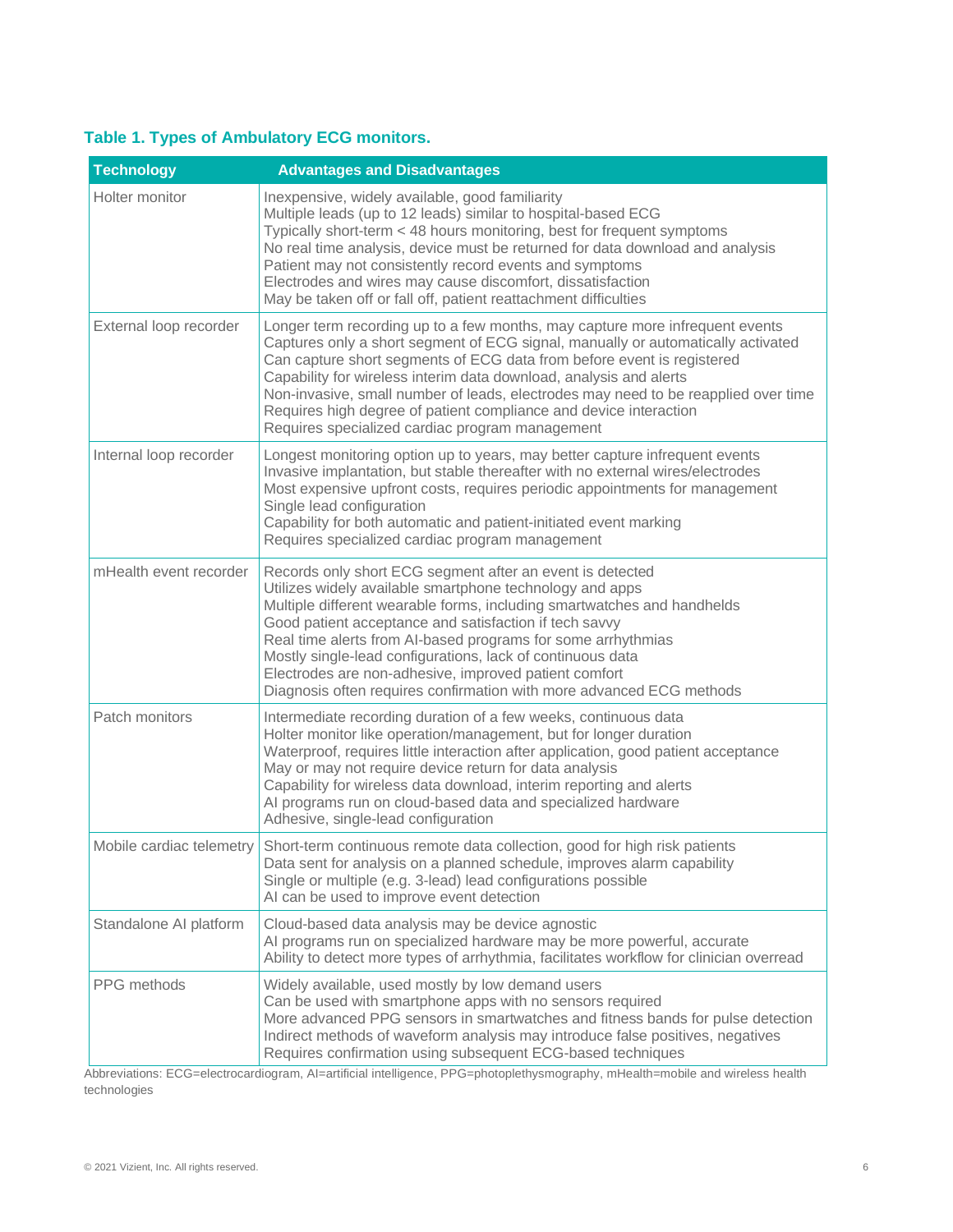### Clinical evidence summary

The [Medline/PubMed](https://www.ncbi.nlm.nih.gov/pubmed) bibliographic database and [ClinicalTrials.gov](https://clinicaltrials.gov/ct2/home) database of registered clinical studies were searched in April 2021 to identify pivotal clinical evidence related to the use of novel ambulatory ECG monitoring devices and AI algorithms for arrhythmia analysis. Keywords used in the literature search strategy included*: artificial intelligence, machine learning, deep learning, ECG, arrhythmia, atrial fibrillation* and/or various product names. The following evidence summary is intended as a narrative review of select key clinical studies and is not intended as a comprehensive systematic review.

Overall, the literature search identified a very large body of published clinical evidence on mobile devices and/or AI algorithms for ambulatory ECG analysis. Various technologies had an evidence base ranging from a few pivotal studies to dozens of published clinical trials. For example, the Zio patc[h reports](https://www.irhythmtech.com/professionals/evidence-2) more than 30 peer-reviewed clinical studies. AliveCor [reports](https://clinicians.alivecor.com/research/) device relevancy to more than 100 different publications. Smartphones/smartwatches have also been studied in more than 100 publications.<sup>31</sup>

There is also a large amount of published clinical literature available regarding deep learning applied to ECG analysis. One systematic review conducted in 2020 found 191 related research studies, with more than half published in the last year, suggesting very rapid development.<sup>32</sup> The most common deep learning architecture noted in publications was the convolutional neural network (CNN) followed by the CNN combined with the recurrent neural network (RNN).<sup>33</sup>

Supervised ML using large annotated ECG databases, such as the MIT-BIH arrhythmia database, PhysioNet dataset, Telehealth Network of Minas Gerais Brazil database, device-specific company-curated databases (e.g., iRhythm) and datasets collected at various hospitals and universities (e.g., Mayo Clinic, Cleveland Clinic, UC San Francisco, Huazhong University China) is currently the most common approach.<sup>15</sup> These training datasets range from tens of thousands of patients to millions of patients/ECGs.

A number of studies have demonstrated highly accurate, cardiologist-level arrhythmia diagnosis using deep neural networks (DNNs) for ECG analysis. For example, one study used the Zio patch and a DNN consisting of 33 convolutional layers and trained on 91,232 ECG records (iRhythm database) demonstrated an area under the curve (AUC) of 0.97 for classifying 10 different arrhythmias plus normal sinus rhythm or noise.<sup>34</sup> The diagnostic sensitivity and positive predictive value of the DNN reportedly exceeded that for 6 cardiologists interpreting the same ECGs. Similarly, a DNN trained on more than 2 million 12-lead ECG recordings (Brazil database) was shown to outperform a group of cardiology residents for diagnosing 6 types of arrhythmia.<sup>35</sup> Another CNN trained on 180,112 ECGs (Huanzhong database) was reportedly more accurate for diagnosing 21 different arrhythmias compared to a group of 53 cardiologists.<sup>36</sup>

In an example of hospital grade ECG interpretation, a CNN was trained on more than 1.7 million 12-lead ECG traces (Mayo database) with output of 66 different ECG codes and test descriptions similar to that provided by a cardiologist.<sup>37</sup> The AI analysis showed an AUC of  $\geq$  0.98 for 62 of the 66 ECG codes suggesting high agreement between the algorithm and cardiologist for the interpretation of a standard 12 lead ECG.

DNN methods have also been shown to outperform conventional ECG interpretation algorithms. For example, the Cardiologs DNN algorithm was shown to have better accuracy in detecting a major ECG abnormality compared to a conventional algorithm in ED patients.<sup>38</sup> For a diagnosis of AF in ED patients, the Cardiologs DNN outperformed the conventional algorithm and was as accurate as the conventional algorithm with physician overread (91% vs. 90%).<sup>39</sup>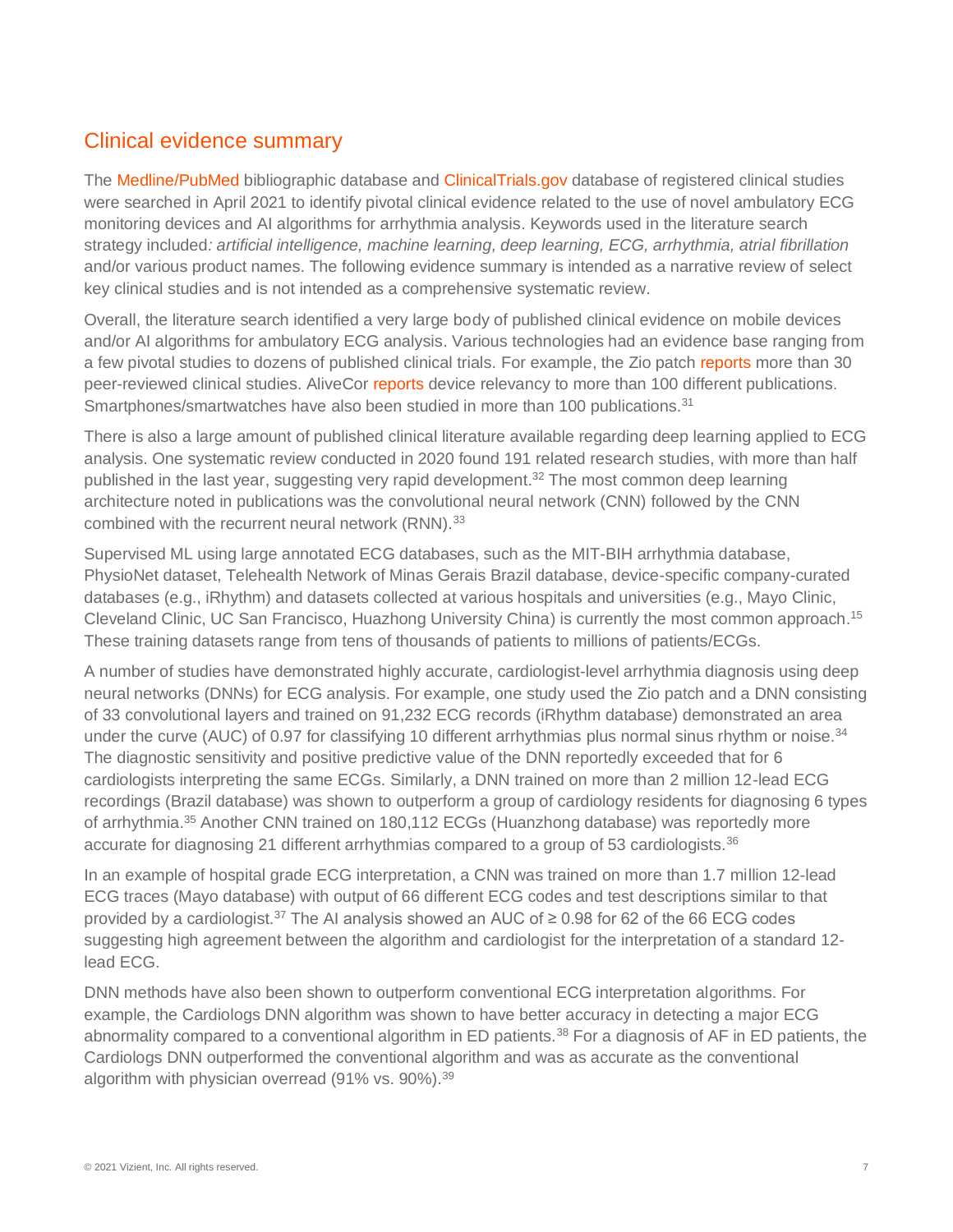Diagnostic yield is another important outcome for ambulatory ECG analysis. The 14-day Zio patch was shown to have a higher diagnostic yield than Holter monitoring in discharged ED patients with symptoms like palpitations, syncope and dizziness.<sup>40-42</sup> Further, in a pivotal randomized study (mSTOPS), patients at high risk of AF were found to benefit from immediate ECG monitoring with the Zio patch compared to delayed monitoring.<sup>43</sup> Patch monitoring led to higher rates of AF diagnosis at 4 months and 1-year compared to controls.

In a systematic review of the KardioMobile device, diagnostic yield rates ranged from 0.8% to ~36% depending on patient inclusion criteria and monitoring duration. <sup>44</sup>The Kardia device was also shown to have a higher diagnostic yield than an external loop recorder worn over a 2 to 4 week period.<sup>45</sup>

Beyond diagnosing AF as present or not present, there is an increasing clinical emphasis on determining the proportion of time spent in AF.<sup>46</sup> Patch devices may play a significant role in the diagnosis of AF burden. For example, in the KP-Rhythm study a threshold AF burden of 11.4% measured using the Zio patch was identified as an independent risk factor for stroke.<sup>47</sup> Used in conjunction with other risk factors, this could aid in decisions regarding anticoagulation therapy.

Opportunistic AF screening is a growing application for smart wearables. In a large pivotal trial (the Apple Heart study) enrolling 419,297 participants, the use of a PPG-based technique with a smartwatch detected potential AF in 0.52% of participants over 3 months of monitoring.<sup>48</sup> Subsequent ECG patch monitoring confirmed AF in about one-third of these cases. While the yield of this study was low, the entry requirements for patients who already had the technology were minimal. Regarding accuracy, a recent meta-analysis noted an AUC of 0.94 to 0.96 for diagnosis of AF using smartphones and smartwatches.<sup>49</sup> No difference was noted between those using PPG methods compared to ECG methods.

In patients with already diagnosed AF undergoing treatment, smart wearables are emerging as a potential means to optimize anticoagulation and/or rhythm control therapy.<sup>50</sup> For example, a pilot randomized study (iCare-AF) using the Alivecor Kardia device in patients with infrequent paroxysmal AF demonstrated the feasibility of intermittent anticoagulation based on daily smartphone rhythm monitoring.<sup>51</sup> In patients with persistent AF, ECG monitoring could also be used to confirm the need for cardioversion. In these cases, the availability of ECG monitoring can empower the AF patient to pursue an approach suitable to their unique presentation.

Beyond the diagnosis of arrhythmia, AI-based algorithms have the potential to diagnose other aspects of cardiac health. These applications utilize the capability of deep learning algorithms to distinguish subtle features in the ECG signal and non-linear relationships between the different features. A DNN trained on more than 1.5 million ECGs demonstrated an AUC of 0.85 to 0.9 for detection of hyperkalemia.<sup>52</sup> This model is undergoing FDA trials for potential use as a smartphone app for the detection of an electrolyte level without the need for a blood draw.

Another interesting AF surveillance application studied by the Mayo Clinic group showed the potential ability to detect AF by analyzing an ECG of normal sinus rhythm.<sup>53</sup> In other words, the patient didn't have to be in AF at the time AF was diagnosed from the ECG. Another study from the same group showed high accuracy for diagnosing asymptomatic left ventricular dysfunction from analysis of the ECG.<sup>54</sup> Clinically, this AI algorithm used in ED patients with dyspnea could provide a biomarker of heart failure as accurate or better than natriuretic peptide blood tests (NT-proBNP).<sup>55</sup> This DNN has also been shown to accurately predict patient gender and physiologic age from subtle features in the ECG.56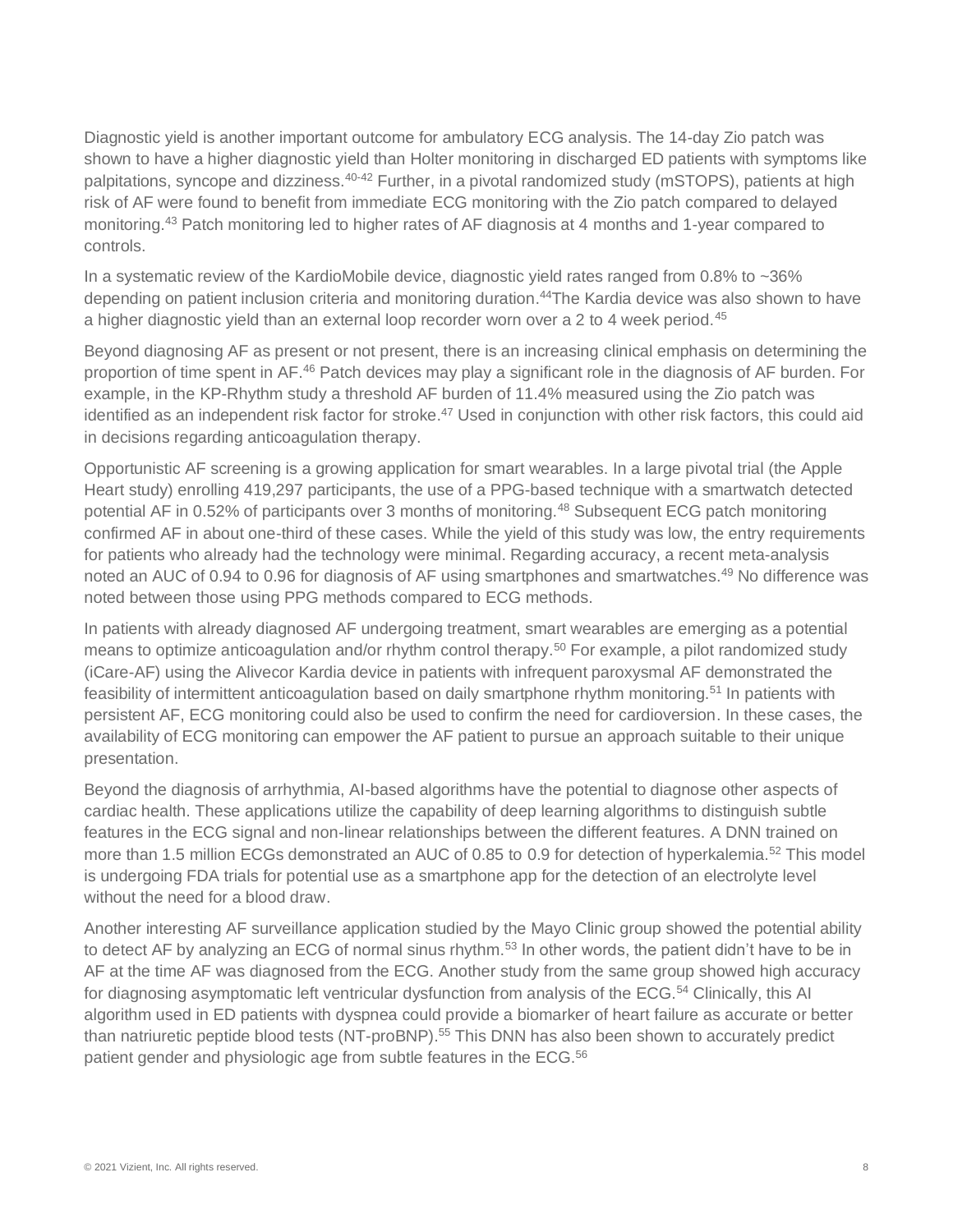### Financial issues

For short-term ambulatory ECGs, Holter monitoring is typically the lowest cost option, with device and set-up costs around \$100 and total cost of diagnosis of about \$175 for 2 days of wear.<sup>57</sup> Intermediate duration single-lead patches may cost on the order of ~\$300 to \$350 including the sensor and analysis for up to 14 days of wear. Implantable loop recorders may cost >\$2,000 for the device and an additional cost for the implantation procedure. These may incur periodic analysis and visit charges with wear up to 3 years.

Smartphone-based devices like Kardia cost about \$89 for the single-lead and \$149 for the 6-lead sensor. Basic storage and analysis may be included, with advanced support and analysis costing around \$10/month with a membership. Smartwatches may cost about \$300 and up. Features like ECG and AF detection may be free on smartwatches and included with built-in health monitoring apps used for data storage and analysis. Some PPG techniques requiring no external sensors and using smartphone apps may cost <\$4.99 for one-time purchase.

The cost-effectiveness of various ambulatory ECG monitoring technologies is predicated on yielding a definitive diagnosis as early as possible so that effective treatment can be initiated. For example, early diagnosis of AF triggers initiation of anticoagulation therapy that prevents stroke; thus, improving outcomes and quality of life (QOL) and saving on associated future resource utilization and costs. Due to the high morbidity, mortality and costs associated with stroke, a large number of ambulatory ECG monitoring options may be deemed cost-effective.57-64

These findings, however, tend to be highly dependent on the timing, comparator and model assumptions. Diagnostic yield tends to increase with a longer duration of monitoring, but the incremental yield diminishes significantly for each week after initiation of monitoring. For [example,](https://www.eplabdigest.com/cost-effective-ambulatory-ecg-monitoring) about one-third of arrhythmias may occur after 48 hours, but most may occur by 8 days. Diagnostic yield also is a function of patient criteria. Older patient (e.g., > 75 years) and those with risk factors may have a higher incidence of AF and likelihood of detection using AF screening technologies. Holter monitoring is the most common comparator, but there are relatively few comparisons to mHealth and patch devices. Therefore, further cost-effectiveness studies of these alternatives are needed.

Some specific cost-effectiveness data are available for Kardia, Zio patch and mHealth devices.<sup>25, 65-68</sup> A study of community monitoring for potential AF noted the use of Kardia could avoid the need for and costs associated with serial 12-lead ECG monitoring.<sup>65</sup> An economic model of the Zio patch suggested its use could avoid 10.8 more strokes annually and provide direct savings of more than \$150,000 in one setting.<sup>67</sup> Further cost [modeling](https://www.nice.org.uk/consultations/934/1/evidence#cost-evidence) by the UK National Institute for Health and Care Excellence (NICE) found the Zio patch could be cost saving if Holter monitoring or other ambulatory event recorder options were repeated due to negative results, assuming the Zio patch did not need to be repeated. PPG-based AF detection could also lead to cost-effectiveness due to reduced strokes and associated costs.<sup>66</sup>

Direct third-party payer reimbursement is an evolving issue. In a significant development for patch devices, the Centers for Medicare and Medicaid Services (CMS) published a final rule for 2021 in the Medicare Physician Fee Schedule [\(MPFS\)](https://www.cms.gov/Medicare/Medicare-Fee-for-Service-Payment/PhysicianFeeSched). This rule established payment policies falling under a new set of Current Procedural Terminology (CPT®) codes for continuous ambulatory ECG monitoring (CPT codes 93241- 93248). These codes are delineated by wear time as between 48 hours and 7 days or between 7 days up to 15 days. These codes will likely be adopted by most payers in 2021.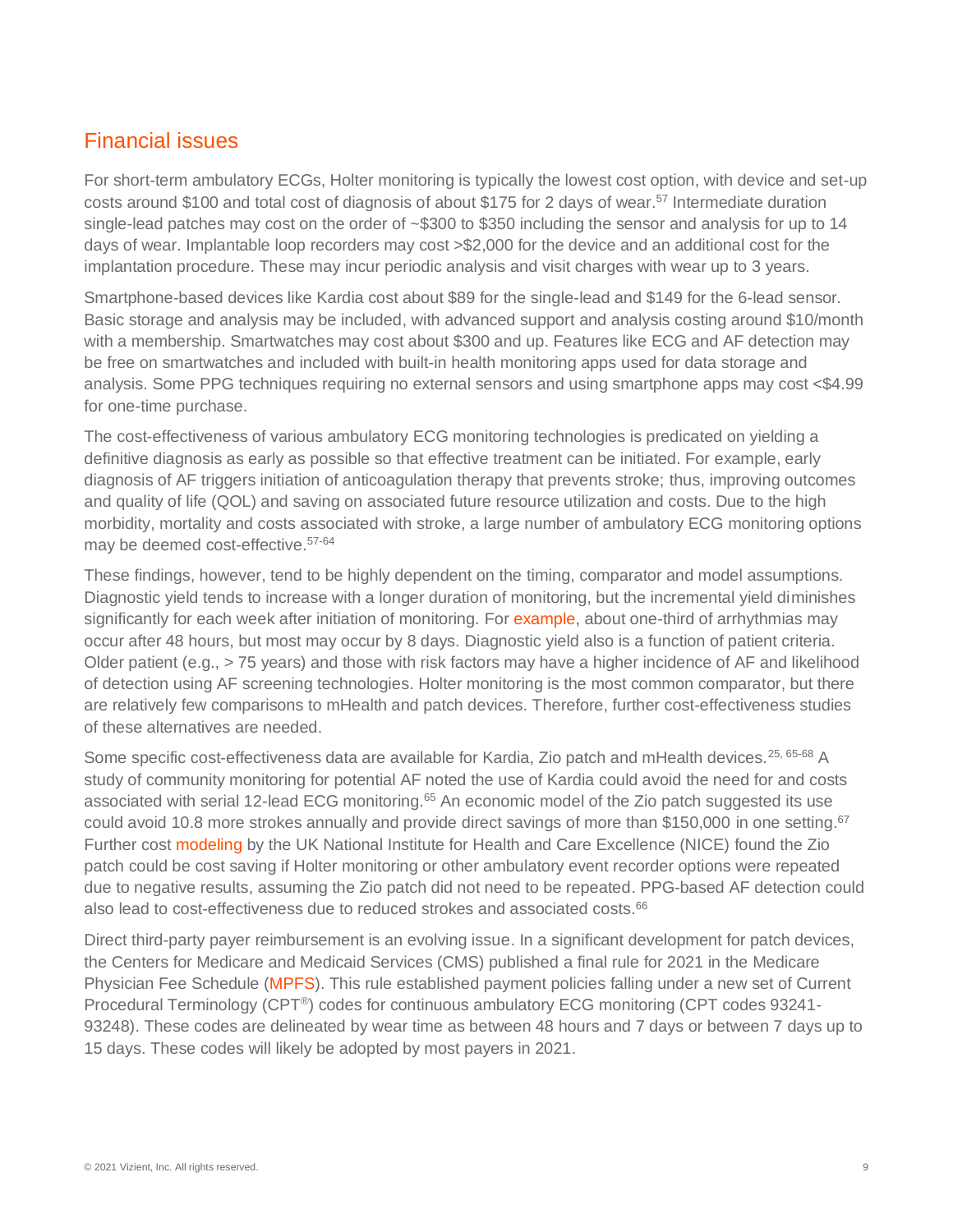The MPFS final rule, however, did not set a national payment rate for the patch devices. Therefore, rates are set by individual regional Medicare Administrative Contractors (MACs). In April 2021, one MAC (Novitas) reported that it had [lowered](https://finance.yahoo.com/news/irhythm-technologies-provides-statement-medicare-110000660.html?guccounter=1&guce_referrer=aHR0cHM6Ly93d3cuZ29vZ2xlLmNvbS8&guce_referrer_sig=AQAAAKLXxHVFtqAGMKt25oCiEGvxZuD6hHN6NSR53eDAJOMTzUreiitrf4oX3OBcZuZqaDz9YQB_24hGLIF81rB1q6NDFd8_arIbiy_CFPU90aE9bd29h7RIC0nJRLDqNtE73NRZUGY8iXMYYR7_IpHq0Ql35n1LRv-q_Y21bEjkXPFH) patch monitoring reimbursement under the new codes from \$310 to \$103-\$115. Notably, this rate may not cover the device cost and thus may limit usage in patients covered by this payer. Renegotiation of these rates is reportedly underway in 2021. Other payer rates may vary and patients may be required to pay some portion of costs as well.

CPT codes 93224-93228 are typically used for Holter monitoring up to 48 hours in duration. For intermittent external devices (e.g. external loop recorders), CPT codes 93268-93272 may apply. MCT uses CPT codes 93228 and 93229 and internal loop recorders may use CPT codes 93291-93299.

Some reimbursement scenarios for mHealth devices may fall under payment policies for remote monitoring. CMS pays for RM using CPT codes 99453-99458 and 99091. Again, payment rates vary, but average CMS reimbursement may provide about \$21 for RM set-up, \$69 for RM devices, ~\$54 per month for interactive patient management and ~\$60 per month for data analysis and interpretation.

#### Patient selection criteria

Due to its rapidly emerging nature, patient selection for the use of some of the newer devices covered in this report are not yet established. Important sources to inform patient selection may include specific FDA cleared product labeling, professional society guidelines and patient inclusion/exclusion criteria from pivotal trials.<sup>5, 69-71</sup> Unfortunately, guidelines often cover technology in a broad sense and are usually not device specific. Strong evidence from pivotal trials is also sparse.

Due to unknowns, conservative patient selection may be warranted. Further, institutional and clinician monitoring of device accuracy and utility may be needed to ensure quality care. If possible, usage for not well-established indications should be part of a clinical research study with publication of results to help with future usage decisions.

Some common use cases for ambulatory ECG monitoring may include:

- Evaluation of recurrent unexplained episodes of presyncope, syncope, palpitations or dizziness caused by suspected arrhythmia
- For suspected arrhythmia in persons with a non-diagnostic Holter monitor
- For a suspected arrhythmia when symptoms occur infrequently (e.g., less than daily) and it is unlikely to be detected by Holter monitoring
- For MCT when patients require more frequent arrhythmia analysis during ECG monitoring
- Evaluation of suspected AF as a cause of cryptogenic stroke
- For monitoring anti-arrhythmic drug therapy or ablation response
- To document arrhythmia burden in AF
- Screening for AF

In these cases, newer technologies may be carefully considered as a substitute for conventional ambulatory ECG monitoring technologies.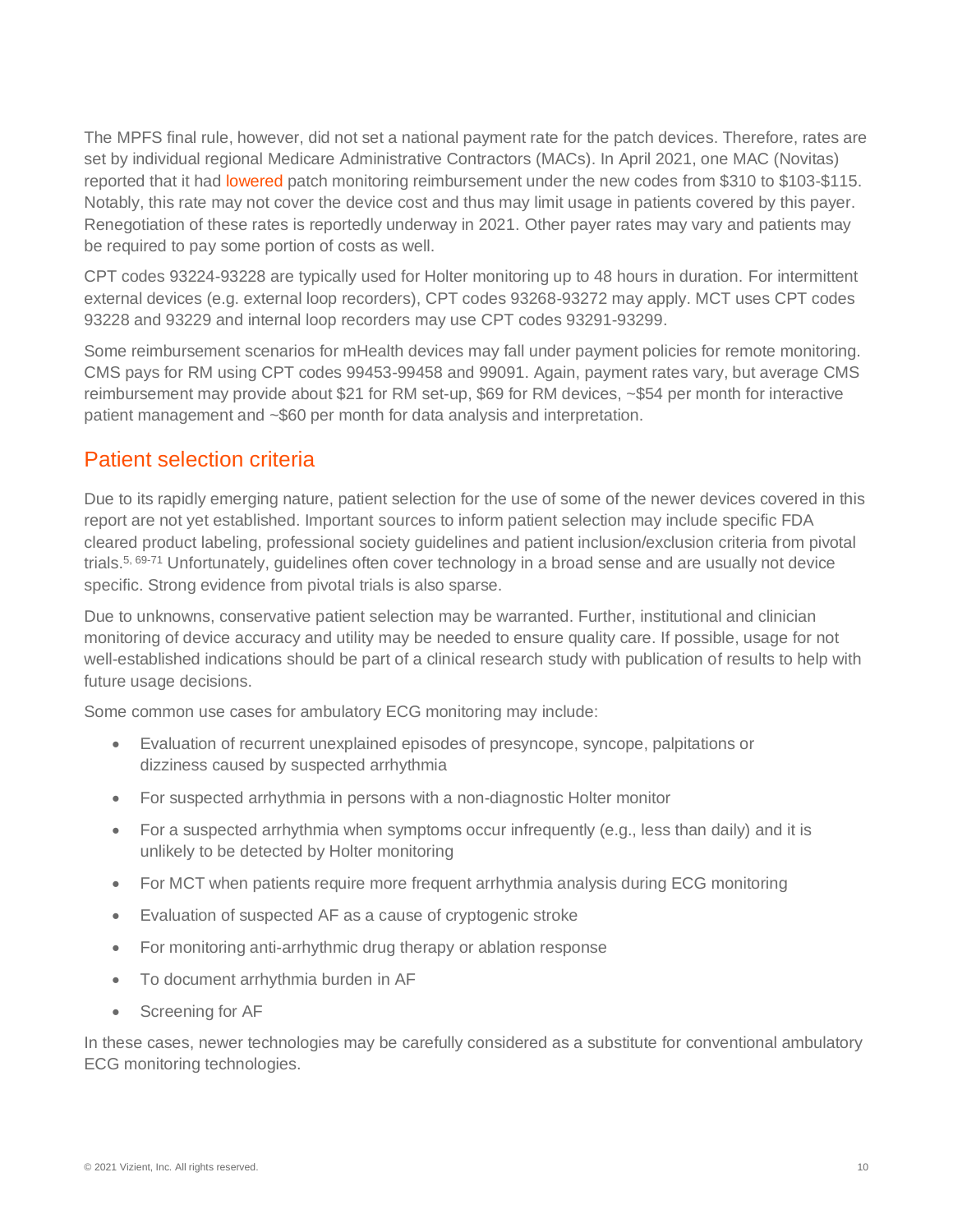# Future developments

Typical of an early phase emerging technology, wearable connected devices and AI analysis are currently in a period of rapid growth in their clinical evidence base. Many further clinical studies are currently underway that will help to better define accuracy, clinical utility and cost-effectiveness of the different ambulatory ECG devices. Independently-conducted, non-manufacturer sponsored studies are particularly needed to corroborate current evidence and "real-world" studies in different use cases are also in progress. Due to rapid developments, efforts should be made to update the literature review included in this report.

Continual incremental improvement in technology is occurring. Trends in technology miniaturization, extended battery life, solid state memory capacity, high-speed communication technology and sensor design favor the development of even smaller, more comfortable, longer-lasting devices with more capabilities. The utilization of smartphones in healthcare is a megatrend expected to drive explosive growth of mHealth technologies used in ambulatory ECG monitoring.

Improvement in AI-related algorithms has also resulted from advances in fast, inexpensive parallel processing hardware, availability of large and growing annotated datasets, more widespread availability of AI programming tools and refinement of AI programming techniques using deep learning. These trends will undoubtedly continue and may be expected to improve diagnostic accuracy.

Emerging RM devices and platforms are incorporating sensors for many more physiologic parameters beyond the ECG. All of the vital signs (heart rate, blood pressure, body temperature, respiratory rate) and other parameters (e.g., oxygen saturation, cardiac output, heart rate variability, heart sounds) commonly measured in the cardiology clinical can be incorporated into newer devices. In addition, they may also monitor sleep quality, exercise and activity levels. Capability to record weight, symptoms, medication adherence and diet may also be available. Collecting those parameters with clear targets or thresholds directly applicable in evidence-based treatment algorithms may be expected to result in the best outcomes. As more and more data from multiple parameters are collected, automated approaches using AI algorithms may be critical to assist a timely review of the physiologic data.

An exciting area of future development involves the use of deep learning methods to identify new "biomarkers" of disease. The processing power of deep learning excels at determining subtle and non-linear relationships in large datasets. Some applications include diagnosing AF or heart failure development from subclinical disease, predicting patient risk and prognosis and directing and monitoring response to therapy. Instilling confidence in these biomarkers, however, will require better methods of interpretability of AI algorithms. This is an active area of future research.

#### Summary and recommendations

The following summary and recommendations are based on the material presented in this report:

• Continuous remote patient monitoring is an evolutionary next step in the healthcare delivery paradigm. Fast-moving developments in wearable sensors and mHealth technologies are driving rapid growth. Changes in patient demographics and the utilization of value-based reimbursement scenarios also portend more use of RM. Because of this, hospitals and health systems should be pro-actively involved in exploring new ambulatory RM technology and applications.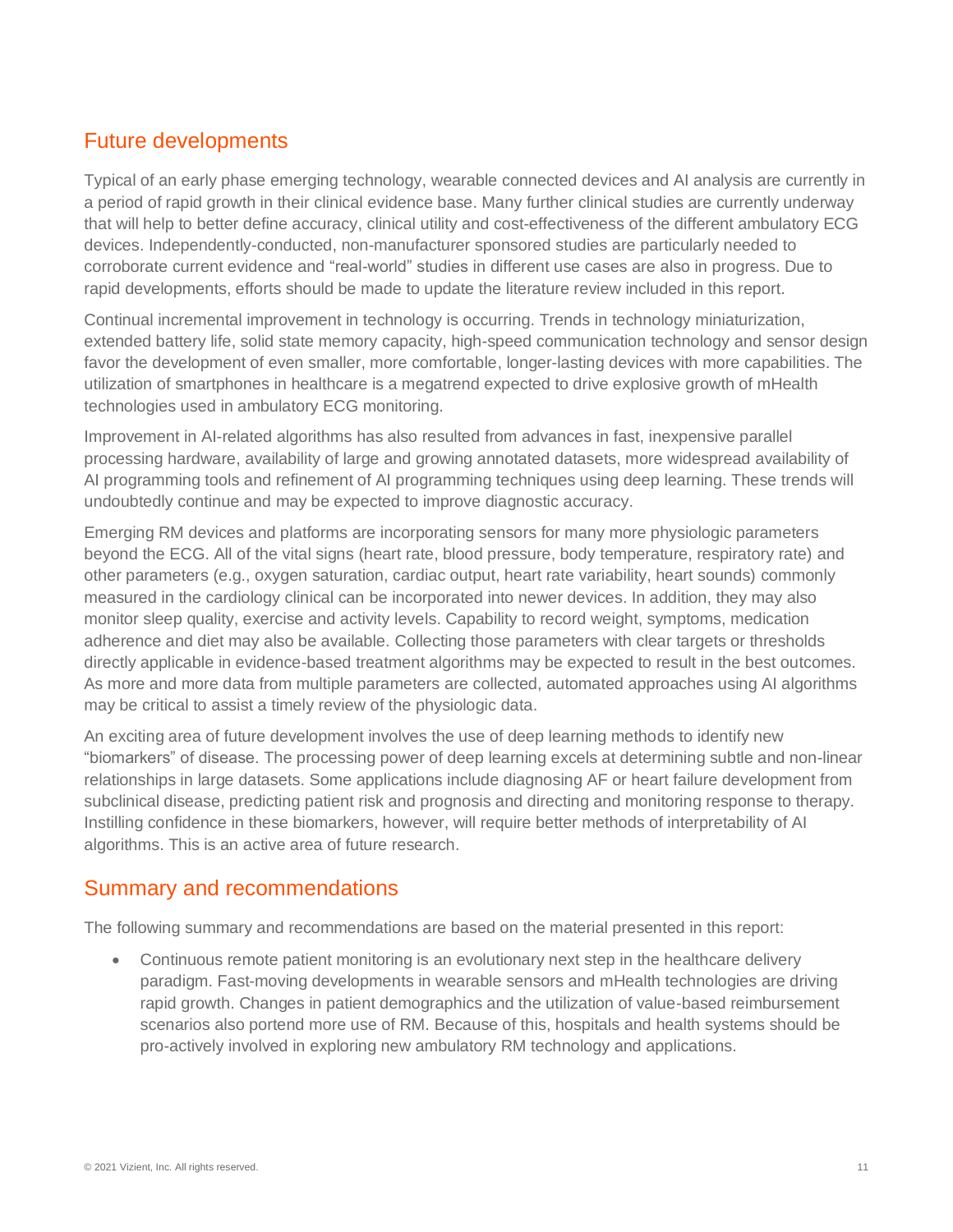- Ambulatory ECG monitoring utilizing wearable sensors, smartphones, mHealth apps, smartwatches and patches are now widely commercially available. Many of these devices have received FDA clearance and many more are in the pipeline. These devices are capable of on-demand event recording, continuous ECG data collection and/or intermittent wireless data upload. They have been shown to reliably capture a high-quality ECG signal for analysis.
- Comfort, convenience, availability, ease-of-use and patient satisfaction are some of the main advantages of these new ambulatory ECG technologies. These characteristics are hallmarks of disruptive innovation and may drive adoption in spite of device and evidence limitations. Initial adoption may be more prevalent in low demand users, but as they mature, they can be expected to realize more traditional healthcare applications.
- After the ECG signal is collected, it must be read and analyzed. Technologies that employ AI and machine learning are becoming very common for these tasks. Some simple arrhythmia diagnosis, like AF, can be performed by AI algorithms in real-time. More comprehensive ECG analysis can be performed by deep learning algorithms operating on cloud-based data. The primary application of these AI programs is to flag and triage findings for clinician overread; thus, optimizing clinical workflow and reducing physician workload.
- The potential accuracy of select AI algorithms for diagnosing arrhythmia has been shown in a number of studies. High sensitivity, specificity and AUC have been reported. For highly controlled conditions and ECG datasets, AI programs have even outperformed clinician-based diagnosis. Used as an adjunct tool in combination with clinician judgment, accuracy may be expected to be even greater. Though promising, most of the newly emerging devices require further studies to better define their diagnostic accuracy and clinical impact.
- AF is one of the most targeted applications for these technologies. This is a high-impact indication with demonstrated need for improvement. New technologies incorporating wearable ECG sensors with AI analysis have shown increased AF diagnostic yield with the potential for better treatment, improved patient outcomes and cost-effectiveness. Hospitals should examine their current AF detection paradigms and incorporate these newer technologies where appropriate.
- There are many different alternatives available. Appropriate technology selection should consider FDA status and labeling, accuracy data, clinical outcome evidence, cost-effectiveness and userfriendliness. Technologies that are difficult to use will reduce compliance and therefore effectiveness, as well as decrease patient satisfaction. Patient factors to consider include clinical status, risk stratification, symptom frequency and the patient's social circumstances and technology savvy. Implementation may need to consider hospital information technology infrastructure, current programs for RM in chronic diseases and local clinical experience and availability.
- The use of AI, wearables and mHealth technologies is currently in the process of transforming the clinical pathways for ambulatory cardiac care. The timing of this paradigm change, however, may be affected by restrictive reimbursement policies, government regulations and legal/liability issues. Hospitals implementing these technologies at this early adopter phase will need to work through these barriers and implementation challenges. However, those that do may be best positioned to take advantage of the revolution as it becomes more and more mainstream.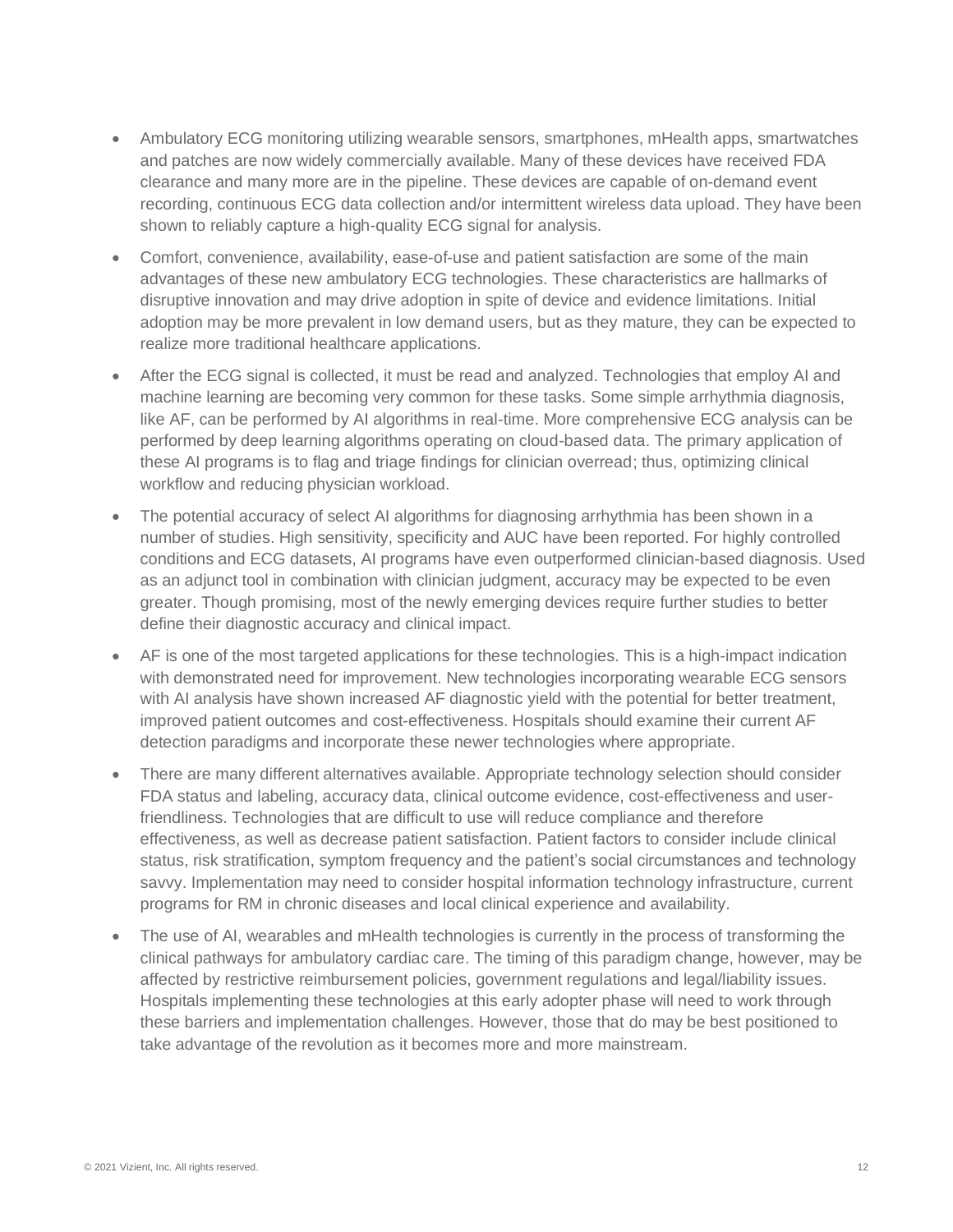# Related links

CMS policy: [MPFS](https://www.cms.gov/Medicare/Medicare-Fee-for-Service-Payment/PhysicianFeeSched)

FDA resources: 510(k) database [search,](https://www.accessdata.fda.gov/scripts/cdrh/cfdocs/cfpmn/pmn.cfm) [SAMD,](https://www.fda.gov/medical-devices/digital-health-center-excellence/software-medical-device-samd) [AI/ML software,](https://www.fda.gov/medical-devices/software-medical-device-samd/artificial-intelligence-and-machine-learning-software-medical-device) [mobile medical applications](https://www.fda.gov/medical-devices/digital-health-center-excellence/device-software-functions-including-mobile-medical-applications)

Research articles: [PubMed Central,](https://www.ncbi.nlm.nih.gov/pmc/?term=ai+ecg+analysis) [Google scholar](https://scholar.google.com/scholar?hl=en&as_sdt=1%2C14&q=ai+ecg+analysis+&btnG=)

Select manufacturer websites: [AliveCor](https://clinicians.alivecor.com/) Kardia, [iRhythm](https://www.irhythmtech.com/) Zio, Apple [Watch,](https://www.apple.com/healthcare/apple-watch/) Fitbit [Sense,](https://www.fitbit.com/global/us/technology/ecg) [Galaxy Watch3,](https://news.samsung.com/global/fda-cleared-electrocardiogram-monitor-app-is-available-in-the-us-starting-today-on-galaxy-watch3-and-galaxy-watch-active2) Preventice [BodyGuardian,](https://www.preventicesolutions.com/healthcare-professionals/) Bardy [CAM,](https://www.bardydx.com/solutions/cam/) Philips [ePatch,](https://www.gobio.com/heart-monitoring/) VitalConnect [VitalPatch RTM,](https://vitalconnect.com/cardiac-monitoring/) [Cardiologs](https://cardiologs.com/)

#### References

1. Anderson KP. Artificial intelligence-augmented ECG assessment: The promise and the challenge. *J Cardiovasc Electrophysiol*. 2019;30(5):675-678.

2. Haq KT, Howell SJ, Tereshchenko LG. Applying artificial intelligence to ECG analysis: Promise of a better future. *Circ Arrhythm Electrophysiol*. 2020;13(8):e009111.

3. Kashou AH, May AM, Noseworthy PA. Artificial Intelligence-enabled ECG: a modern lens on an old technology. *Curr Cardiol Rep*. 2020;22(8):57.

4. Cosoli G, Spinsante S, Scardulla F, D'Acquisto L, Scalise L. Wireless ECG and cardiac monitoring systems: State of the art, available commercial devices and useful electronic components. *Measurement*. 2021;177:109243.

5. Steinberg JS, Varma N, Cygankiewicz I, Aziz P, Balsam P, et al. 2017 ISHNE-HRS expert consensus statement on ambulatory ECG and external cardiac monitoring/telemetry. *Heart Rhythm*. 2017;14(7):e55-96.

6. Nguyen HH, Silva JN. Use of smartphone technology in cardiology. *Trends Cardiovasc Med*. 2016;26(4):376-386.

7. Steinhubl SR, Muse ED, Topol EJ. The emerging field of mobile health. *Sci Transl Med*. 2015;7(283):283rv283.

8. Treskes RW, van der Velde ET, Barendse R, Bruining N. Mobile health in cardiology: a review of currently available medical apps and equipment for remote monitoring. *Expert Rev Med Devices*. 2016;13(9):823-830.

9. Varma N, Cygankiewicz I, Turakhia M, Heidbuchel H, Hu Y, et al. 2021 ISHNE/ HRS/ EHRA/ APHRS collaborative statement on mHealth in arrhythmia management: Digital medical tools for heart rhythm professionals. *Ann Noninvasive Electrocardiol*. 2021;26(2):e12795.

10. Johnson KW, Torres Soto J, Glicksberg BS, Shameer K, Miotto R, et al. Artificial intelligence in cardiology. *J Am Coll Cardiol*. 2018;71(23):2668-2679.

11. Topol EJ. High-performance medicine: the convergence of human and artificial intelligence. *Nat Med*. 2019;25(1):44-56.

12. Hinton G. Deep learning-a technology with the potential to transform health care. *JAMA*. 2018;320(11):1101-1102.

13. Quer G, Arnaout R, Henne M, Arnaout R. Machine learning and the future of cardiovascular care: JACC state-of-the-art review. *J Am Coll Cardiol*. 2021;77(3):300-313.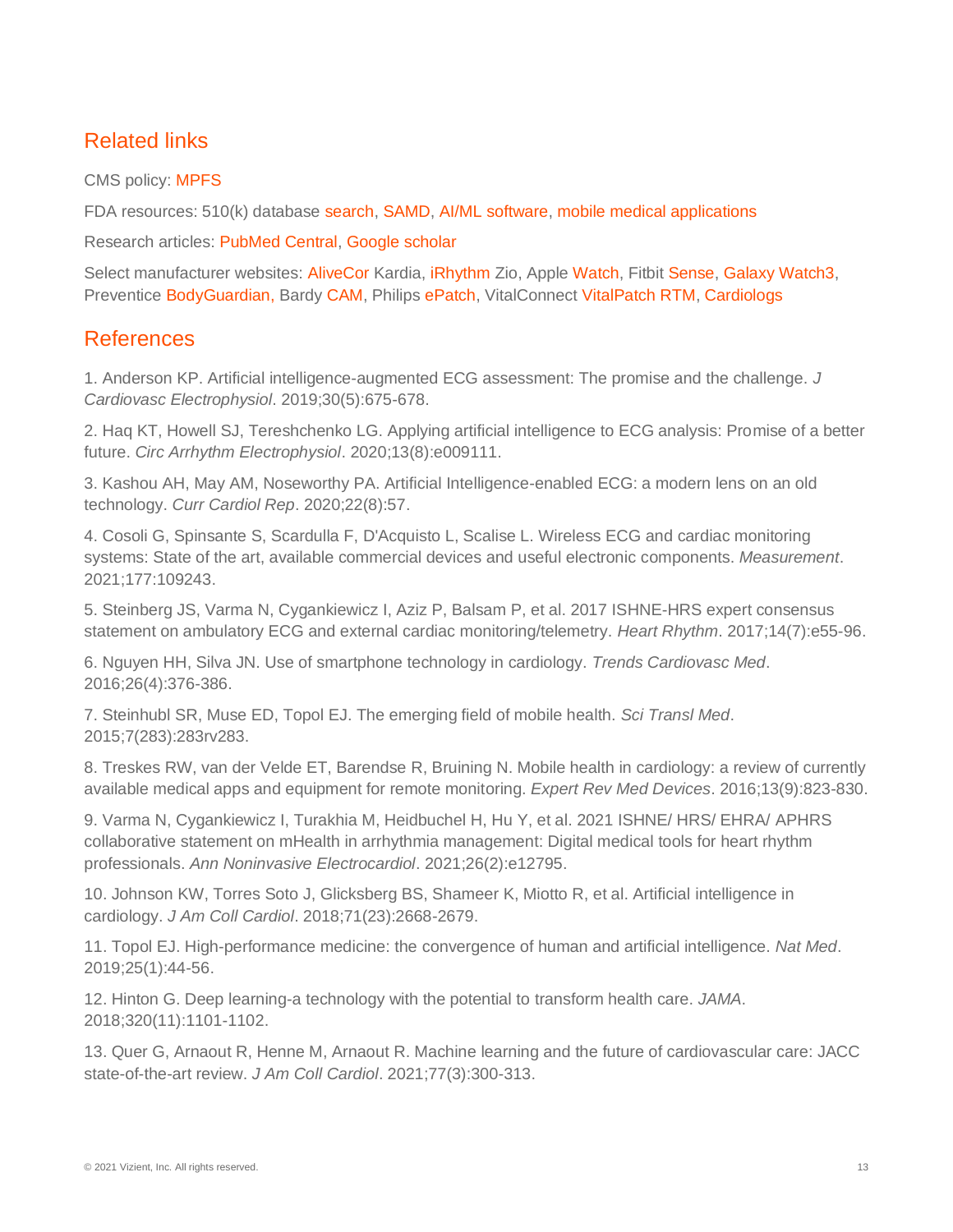14. Benjamens S, Dhunnoo P, Mesko B. The state of artificial intelligence-based FDA-approved medical devices and algorithms: an online database. *NPJ Digit Med*. 2020;3:118.

15. Siontis KC, Noseworthy PA, Attia ZI, Friedman PA. Artificial intelligence-enhanced electrocardiography in cardiovascular disease management. *Nat Rev Cardiol*. 2021.

16. Statement from FDA Commissioner Scott Gottlieb on advancing new digital health policies to encourage innovation, bring efficiency and modernization to regulation. FDA web site. [www.fda.gov/NewsEvents/Newsroom/PressAnnouncements/ucm587890.htm.](www.fda.gov/NewsEvents/Newsroom/PressAnnouncements/ucm587890.htm) Accessed March 24, 2021.

17. Statement from FDA Commissioner Scott Gottlieb on steps toward a new, tailored review framework for artificial intelligence-based medical devices. FDA web site.

[www.fda.gov/NewsEvents/Newsroom/PressAnnouncements/ucm635083.htm.](www.fda.gov/NewsEvents/Newsroom/PressAnnouncements/ucm635083.htm) Accessed March 24, 2021.

18. Noseworthy PA, Attia ZI, Brewer LC, Hayes SN, Yao X, et al. Assessing and mitigating bias in medical artificial intelligence: The effects of race and ethnicity on a deep learning model for ECG analysis. *Circ Arrhythm Electrophysiol*. 2020;13(3):e007988.

19. Chugh SS, Havmoeller R, Narayanan K, Singh D, Rienstra M, et al. Worldwide epidemiology of atrial fibrillation: a Global Burden of Disease 2010 Study. *Circulation*. 2014;129(8):837-847.

20. Go AS, Hylek EM, Phillips KA, Chang Y, Henault LE, et al. Prevalence of diagnosed atrial fibrillation in adults: national implications for rhythm management and stroke prevention: the AnTicoagulation and Risk Factors in Atrial Fibrillation (ATRIA) Study. *JAMA*. 2001;285(18):2370-2375.

21. Lip GY, Brechin CM, Lane DA. The global burden of atrial fibrillation and stroke: systematic review of the epidemiology of atrial fibrillation in regions outside North America and Europe. *Chest*. 2012;142(6):1489-98.

22. Miyasaka Y, Barnes ME, Gersh BJ, Cha SS, Bailey KR, et al. Secular trends in incidence of atrial fibrillation in Olmsted County, Minnesota, 1980 to 2000, and implications on the projections for future prevalence. *Circulation*. 2006;114(2):119-125.

23. Rahman F, Kwan GF, Benjamin EJ. Global epidemiology of atrial fibrillation. *Nat Rev Cardiol*. 2014;11(11):639-654.

24. Kim MH, Johnston SS, Chu BC, Dalal MR, Schulman KL. Estimation of total incremental health care costs in patients with atrial fibrillation in the US. *Circ Cardiovasc Qual Outcomes*. 2011;4(3):313-320.

25. Patel UK, Malik P, Patel N, Patel P, Mehta N, et al. Newer diagnostic and cost-effective ways to identify asymptomatic atrial fibrillation for the prevention of stroke. *Cureus*. 2021;13(1):e12437.

26. Friberg L, Rosenqvist M, Lindgren A, Terent A, Norrving B, et al. High prevalence of atrial fibrillation among patients with ischemic stroke. *Stroke*. 2014;45(9):2599-2605.

27. Lin HJ, Wolf PA, Benjamin EJ, Belanger AJ, D'Agostino RB. Newly diagnosed atrial fibrillation and acute stroke. The Framingham Study. *Stroke*. 1995;26(9):1527-1530.

28. Bashar SK, Han D, Ding E, Whitcomb C, McManus DD, et al. Smartwatch based atrial fibrillation detection from photoplethysmography signals. *Annu Int Conf IEEE Eng Med Biol Soc*. 2019;2019:4306-09.

29. Pereira T, Tran N, Gadhoumi K, Pelter MM, Do DH, et al. Photoplethysmography based atrial fibrillation detection: a review. *NPJ Digit Med*. 2020;3:3.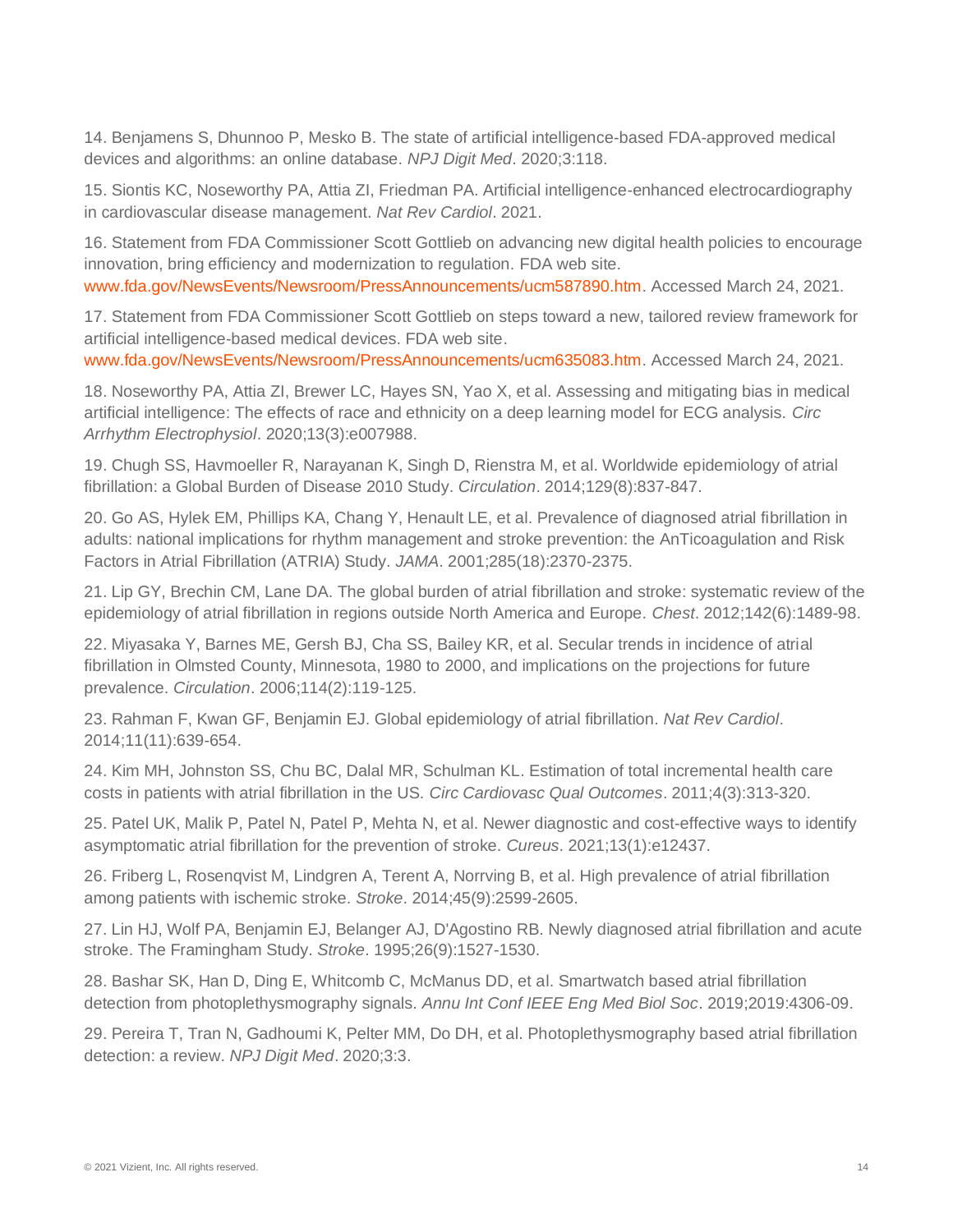30. Valiaho ES, Kuoppa P, Lipponen JA, Martikainen TJ, Jantti H, et al. Wrist band photoplethysmography in detection of individual pulses in atrial fibrillation and algorithm-based detection of atrial fibrillation. *Europace*. 2019;21(7):1031-1038.

31. Li KHC, White FA, Tipoe T, Liu T, Wong MC, et al. The current state of mobile phone apps for monitoring heart rate, heart rate variability, and atrial fibrillation: Narrative review. *JMIR Mhealth Uhealth*. 2019;7(2):e11606.

32. Hong S, Zhou Y, Shang J, Xiao C, Sun J. Opportunities and challenges of deep learning methods for electrocardiogram data: a systematic review. *Comput Biol Med*. 2020;122:103801.

33. Parvaneh S, Rubin J, Babaeizadeh S, Xu-Wilson M. Cardiac arrhythmia detection using deep learning: A review. *J Electrocardiol*. 2019;57S:S70-S74.

34. Hannun AY, Rajpurkar P, Haghpanahi M, Tison GH, Bourn C, et al. Cardiologist-level arrhythmia detection and classification in ambulatory electrocardiograms using a deep neural network. *Nat Med*. 2019;25(1):65-69.

35. Ribeiro AH, Ribeiro MH, Paixao GMM, Oliveira DM, Gomes PR, et al. Automatic diagnosis of the 12-lead ECG using a deep neural network. *Nat Commun*. 2020;11(1):1760.

36. Zhu H, Cheng C, Yin H, Li X, Zuo P, et al. Automatic multilabel electrocardiogram diagnosis of heart rhythm or conduction abnormalities with deep learning: a cohort study. *Lancet Digit Health*. 2020;2(7):e348 e357.

37. Kashou AH, Ko W-Y, Attia ZI, Cohen MS, Friedman PA, et al. A comprehensive artificial intelligence– enabled electrocardiogram interpretation program. *Cardiovascular Digital Health Journal*. 2020;1(2):62-70.

38. Smith SW, Walsh B, Grauer K, Wang K, Rapin J, et al. A deep neural network learning algorithm outperforms a conventional algorithm for emergency department electrocardiogram interpretation. *J Electrocardiol*. 2019;52:88-95.

39. Smith SW, Rapin J, Li J, Fleureau Y, Fennell W, et al. A deep neural network for 12-lead electrocardiogram interpretation outperforms a conventional algorithm, and its physician overread, in the diagnosis of atrial fibrillation. *Int J Cardiol Heart Vasc*. 2019;25:100423.

40. Barrett PM, Komatireddy R, Haaser S, Topol S, Sheard J, et al. Comparison of 24-hour Holter monitoring with 14-day novel adhesive patch electrocardiographic monitoring. *Am J Med*. 2014;127(1):95 e11-97.

41. Schreiber D, Sattar A, Drigalla D, Higgins S. Ambulatory cardiac monitoring for discharged emergency department patients with possible cardiac arrhythmias. *West J Emerg Med*. 2014;15(2):194-198.

42. Yenikomshian M, Jarvis J, Patton C, Yee C, Mortimer R, et al. Cardiac arrhythmia detection outcomes among patients monitored with the Zio patch system: a systematic literature review. *Curr Med Res Opin*. 2019;35(10):1659-1670.

43. Steinhubl SR, Waalen J, Edwards AM, Ariniello LM, Mehta RR, et al. Effect of a home-based wearable continuous ECG monitoring patch on detection of undiagnosed atrial fibrillation: The mSTOPS randomized clinical trial. *JAMA*. 2018;320(2):146-155.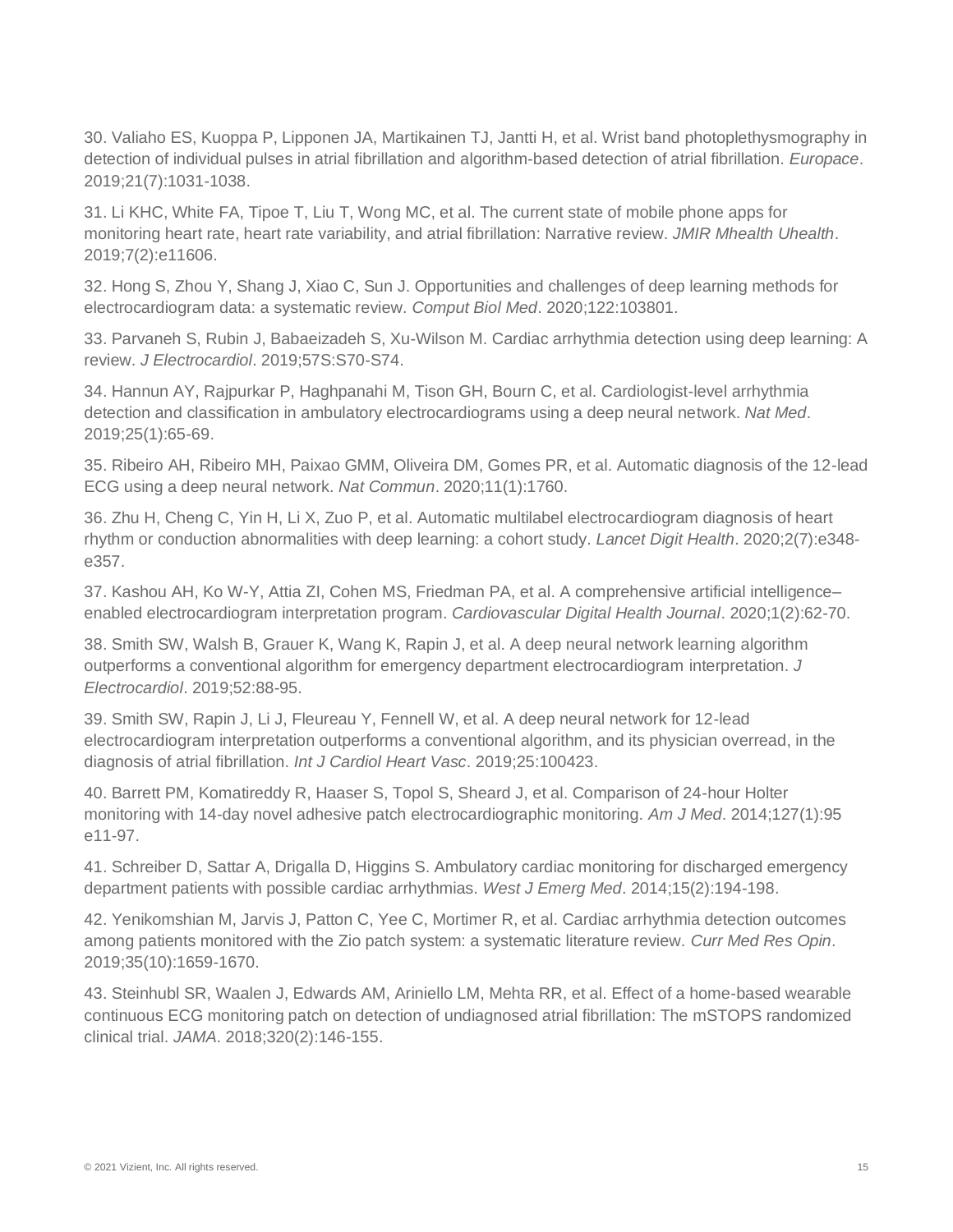44. Hall A, Mitchell ARJ, Wood L, Holland C. Effectiveness of a single lead AliveCor electrocardiogram application for the screening of atrial fibrillation: A systematic review. *Medicine (Baltimore)*. 2020;99(30):e21388.

45. Narasimha D, Hanna N, Beck H, Chaskes M, Glover R, et al. Validation of a smartphone-based event recorder for arrhythmia detection. *Pacing Clin Electrophysiol*. 2018;41(5):487-494.

46. Chen LY, Chung MK, Allen LA, Ezekowitz M, Furie KL, et al. Atrial fibrillation burden: moving beyond atrial fibrillation as a binary entity: a scientific statement from the American Heart Association. *Circulation*. 2018;137(20):e623-e644.

47. Go AS, Reynolds K, Yang J, Gupta N, Lenane J, et al. Association of burden of atrial fibrillation with risk of ischemic stroke in adults with paroxysmal atrial fibrillation: The KP-RHYTHM Study. *JAMA Cardiol*. 2018;3(7):601-608.

48. Perez MV, Mahaffey KW, Hedlin H, Rumsfeld JS, Garcia A, et al. Large-scale assessment of a smartwatch to identify atrial fibrillation. *N Engl J Med*. 2019;381(20):1909-1917.

49. Prasitlumkum N, Cheungpasitporn W, Chokesuwattanaskul A, Thangjui S, Thongprayoon C, et al. Diagnostic accuracy of smart gadgets/wearable devices in detecting atrial fibrillation: a systematic review and meta-analysis. *Arch Cardiovasc Dis*. 2021;114(1):4-16.

50. Bayoumy K, Gaber M, Elshafeey A, Mhaimeed O, Dineen EH, et al. Smart wearable devices in cardiovascular care: where we are and how to move forward. *Nat Rev Cardiol*. 2021.

51. Stavrakis S, Stoner JA, Kardokus J, Garabelli PJ, Po SS, et al. Intermittent vs. continuous anticoagulation therapy in patients with atrial fibrillation (iCARE-AF): a randomized pilot study. *J Interv Card Electrophysiol*. 2017;48(1):51-60.

52. Galloway CD, Valys AV, Shreibati JB, Treiman DL, Petterson FL, et al. Development and validation of a deep-learning model to screen for hyperkalemia from the electrocardiogram. *JAMA Cardiol*. 2019;4(5):428- 436.

53. Attia ZI, Noseworthy PA, Lopez-Jimenez F, Asirvatham SJ, Deshmukh AJ, et al. An artificial intelligenceenabled ECG algorithm for the identification of patients with atrial fibrillation during sinus rhythm: a retrospective analysis of outcome prediction. *Lancet*. 2019;394(10201):861-867.

54. Attia ZI, Kapa S, Lopez-Jimenez F, McKie PM, Ladewig DJ, et al. Screening for cardiac contractile dysfunction using an artificial intelligence-enabled electrocardiogram. *Nat Med*. 2019;25(1):70-74.

55. Adedinsewo D, Carter RE, Attia Z, Johnson P, Kashou AH, et al. Artificial Intelligence-enabled ECG algorithm to identify patients with left ventricular systolic dysfunction presenting to the Emergency Department with dyspnea. *Circ Arrhythm Electrophysiol*. 2020;13(8):e008437.

56. Attia ZI, Friedman PA, Noseworthy PA, Lopez-Jimenez F, Ladewig DJ, et al. Age and sex estimation using artificial intelligence from standard 12-Lead ECGs. *Circ Arrhythm Electrophysiol*. 2019;12(9):e007284.

57. Rockx MA, Hoch JS, Klein GJ, Yee R, Skanes AC, et al. Is ambulatory monitoring for "communityacquired" syncope economically attractive? A cost-effectiveness analysis of a randomized trial of external loop recorders versus Holter monitoring. *Am Heart J*. 2005;150(5):1065.

58. Chew DS, Rennert-May E, Spackman E, Mark DB, Exner DV. Cost-Effectiveness of extended ECG monitoring for atrial fibrillation after stroke: a systematic review. *Stroke*. 2020;51(7):2244-2248.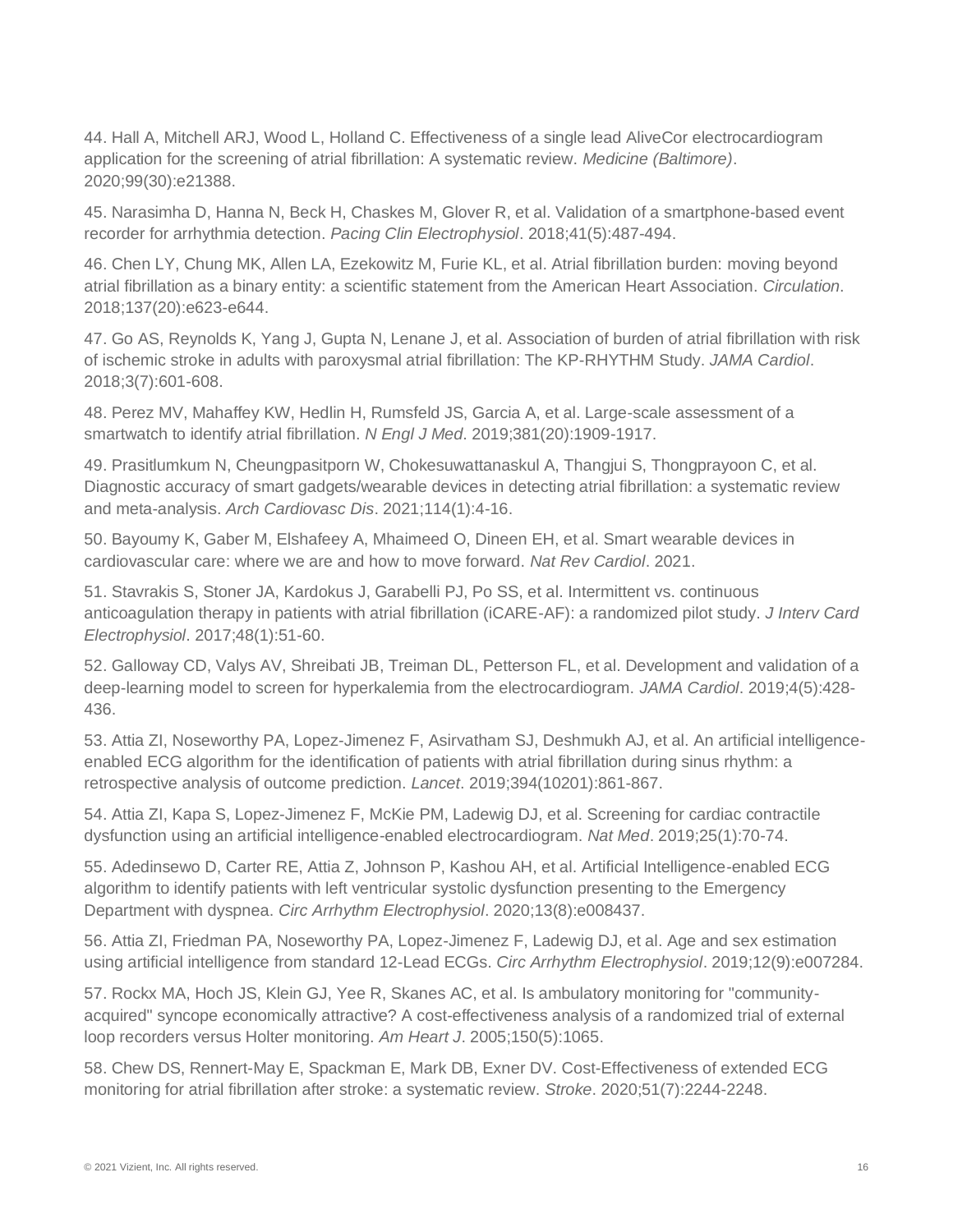59. Kamel H, Hegde M, Johnson DR, Gage BF, Johnston SC. Cost-effectiveness of outpatient cardiac monitoring to detect atrial fibrillation after ischemic stroke. *Stroke*. 2010;41(7):1514-1520.

60. Yong JH, Thavorn K, Hoch JS, Mamdani M, Thorpe KE, et al. Potential cost-effectiveness of ambulatory cardiac rhythm monitoring after cryptogenic stroke. *Stroke*. 2016;47(9):2380-2385.

61. Zimetbaum PJ, Kim KY, Josephson ME, Goldberger AL, Cohen DJ. Diagnostic yield and optimal duration of continuous-loop event monitoring for the diagnosis of palpitations. a cost-effectiveness analysis. *Ann Intern Med*. 1998;128(11):890-895.

62. Aronsson M, Svennberg E, Rosenqvist M, Engdahl J, Al-Khalili F, et al. Cost-effectiveness of mass screening for untreated atrial fibrillation using intermittent ECG recording. *Europace*. 2015;17(7):1023-1029.

63. Levin LA, Husberg M, Sobocinski PD, Kull VF, Friberg L, et al. A cost-effectiveness analysis of screening for silent atrial fibrillation after ischaemic stroke. *Europace*. 2015;17(2):207-214.

64. Jacobs MS, Kaasenbrood F, Postma MJ, van Hulst M, Tieleman RG. Cost-effectiveness of screening for atrial fibrillation in primary care with a handheld, single-lead electrocardiogram device in the Netherlands. *Europace*. 2018;20(1):12-18.

65. Bray JJH, Lloyd EF, Adenwalla F, Kelly S, Wareham K, et al. Single-lead ECGs (AliveCor) are a feasible, cost-effective and safer alternative to 12-lead ECGs in community diagnosis and monitoring of atrial fibrillation. *BMJ Open Qual*. 2021;10(1).

66. Giebel GD. Use of mHealth devices to screen for atrial fibrillation: cost-effectiveness analysis. *JMIR Mhealth Uhealth*. 2020;8(10):e20496.

67. Kaura A, Sztriha L, Chan FK, Aeron-Thomas J, Gall N, et al. Early prolonged ambulatory cardiac monitoring in stroke (EPACS): an open-label randomised controlled trial. *Eur J Med Res*. 2019;24(1):25.

68. Hitt J, May JW, Carter E, Burklow T. Patch ambulatory rhythm monitoring in children: a costeffectiveness analysis. *Pediatrics*. 2019;144(2 Meeting Abstract):908-908.

69. Al-Khatib SM, Stevenson WG, Ackerman MJ, Bryant WJ, Callans DJ, et al. 2017 AHA/ACC/HRS guideline for management of patients with ventricular arrhythmias and the prevention of sudden cardiac death: Executive summary. *Heart Rhythm*. 2018;15(10):e190-e252.

70. Brignole M, Moya A, de Lange FJ, Deharo JC, Elliott PM, et al. 2018 ESC Guidelines for the diagnosis and management of syncope. *Eur Heart J*. 2018;39(21):1883-1948.

71. January CT, Wann LS, Calkins H, Chen LY, Cigarroa JE, et al. 2019 AHA/ACC/HRS Focused Update of the 2014 AHA/ACC/HRS guideline for the management of patients with atrial fibrillation. *J Am Coll Cardiol*. 2019;74(1):104-132.